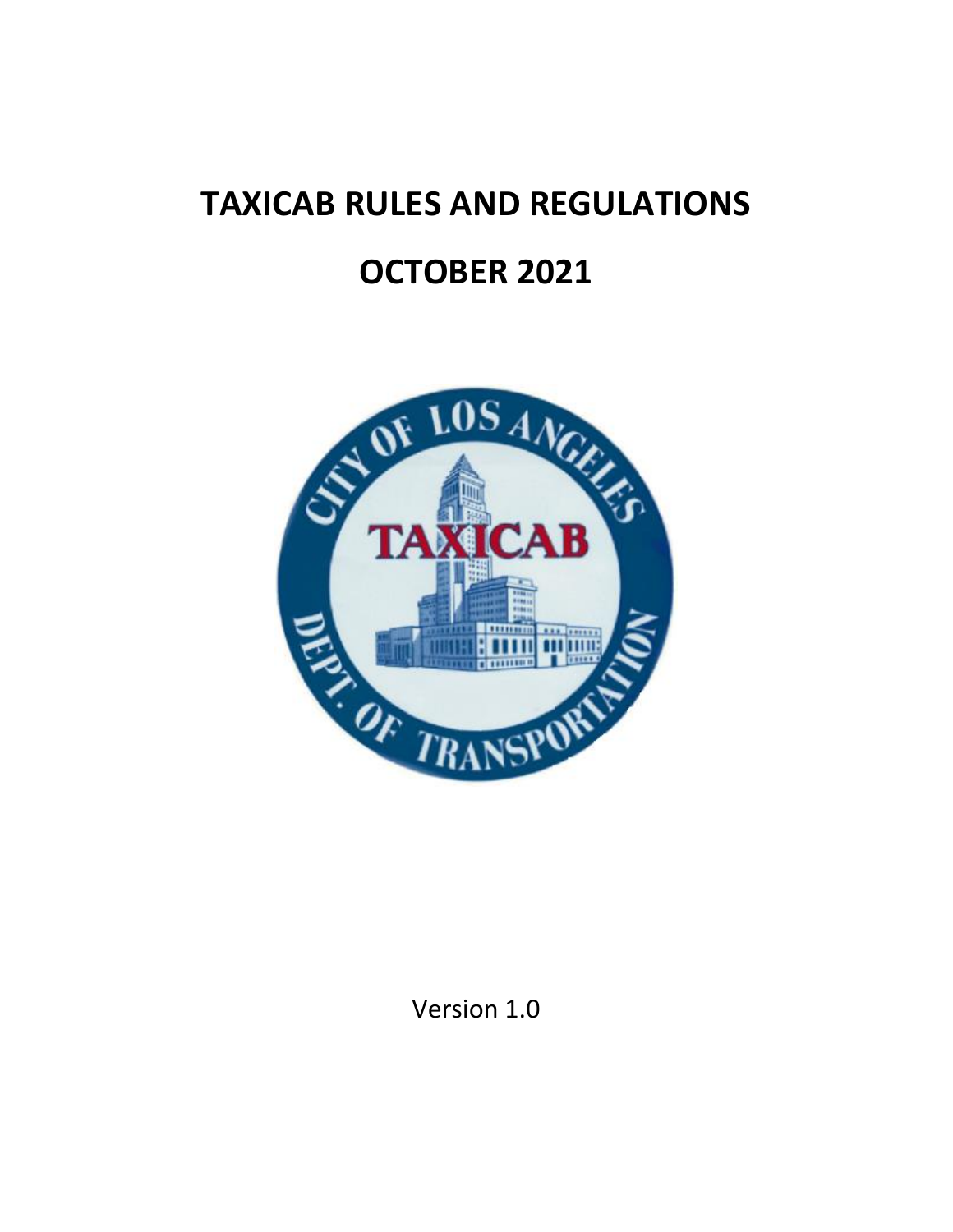## Table of Contents

| <b>Section</b>                                                   | Page      |
|------------------------------------------------------------------|-----------|
| 100. Definitions                                                 | $1 - 3$   |
| 200. General Rules and Regulations                               | $3 - 5$   |
| 300. Technical Compliance                                        | $5 - 6$   |
| 400. Taxi E-hail Application Provider Requirements               | $6 - 9$   |
| 500. Taxicab Vehicles and Equipment                              | $10 - 15$ |
| 600. Driver Permit Requirements - New Permits                    | $15 - 18$ |
| 700. Driver Permit Requirements - Renewal or Replacement Permits | $18 - 19$ |
| 800. Taxicab Driver Rules and Regulations                        | $19 - 26$ |
| 900. Procedures for Processing Violations                        | $27 - 29$ |
| 1000. Penalty Schedule                                           | $29 - 32$ |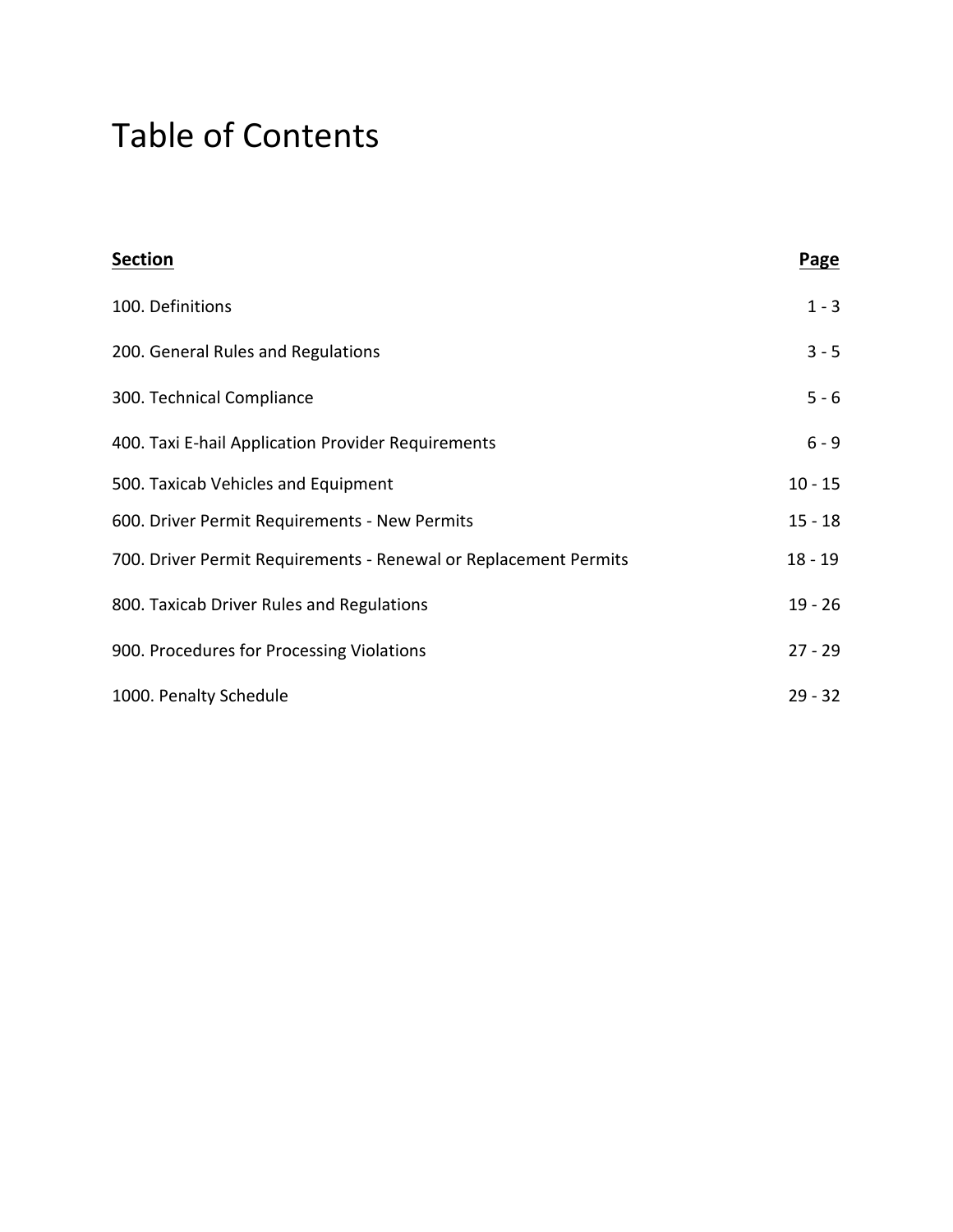## **SCOPE AND INTENT**

These rules and regulations adopted by the Board of Taxicab Commissioners shall be followed by all of the various businesses involved in the many aspects of providing taxicab service in the City of Los Angeles; including but not limited to Taxicab Drivers, Lease Drivers, Taxicab Services Companies, Taxicab Vehicle Permittees, E-Hail Application/Dispatch Systems, and others as defined and discussed in these rules and regulations.

The Board of Taxicab Commissioners has responded to systemic issues that hinder the availability of essential taxicab services and other appropriate on-demand transportation. It is the express intention of these rules to provide for the public health, safety and convenience through management of the various business types involved in the taxicab industry in the City of Los Angeles, and to further maintain vital transportation services to the entire community including those that have been underserved due to geography, socio-economic status, physical abilities or otherwise.

These rules are not intended to be duplicative. Citations may be written for more than one similar rule violation.

## **SECTION 100 - DEFINITIONS**

- 101. APP or APPLICATION shall mean digital program or software application that is downloadable to a computer or mobile device.
- 102. BOARD means the Board of Taxicab Commissioners of the City of Los Angeles.
- 103. BRIBE as used herein signifies anything of value or advantage, present or prospective, or any promise or understanding to give anything of value or advantage, asked, given or accepted with a corrupt intent to unlawfully influence the person to whom it is given in his or her action in any public or official capacity.
- 104. CANCELLATION means a permanent annulment of an existing permit, which cannot subsequently be renewed, replaced or reinstated. Permittee may reapply for future permits within the parameters set by the Department or Board
- 105. CITY means the City of Los Angeles.
- 106. DEPARTMENT or DOT means the Department of Transportation of the City of Los Angeles.
- 107. DISCRIMINATION means any action, behavior, practice or prejudicial treatment based on race, creed, color, ancestry, national origin, ethnicity, religion, age, sex, gender identity, sexual preference, marital status, medical condition or disability.
- 108. DISPATCH RECORDS mean original documents prepared by hand, machine time stamped at the time the document is completed, or generated through Universal Dispatching or computer generated records showing the time, date and specific information about telephone or equivalent communication orders for service, and the assignment of orders to drivers.
- 109. E-HAIL APPLICATION means an application that may or may not be affiliated with a Taxicab Services Company that allows customers to electronically order a permitted taxicab on demand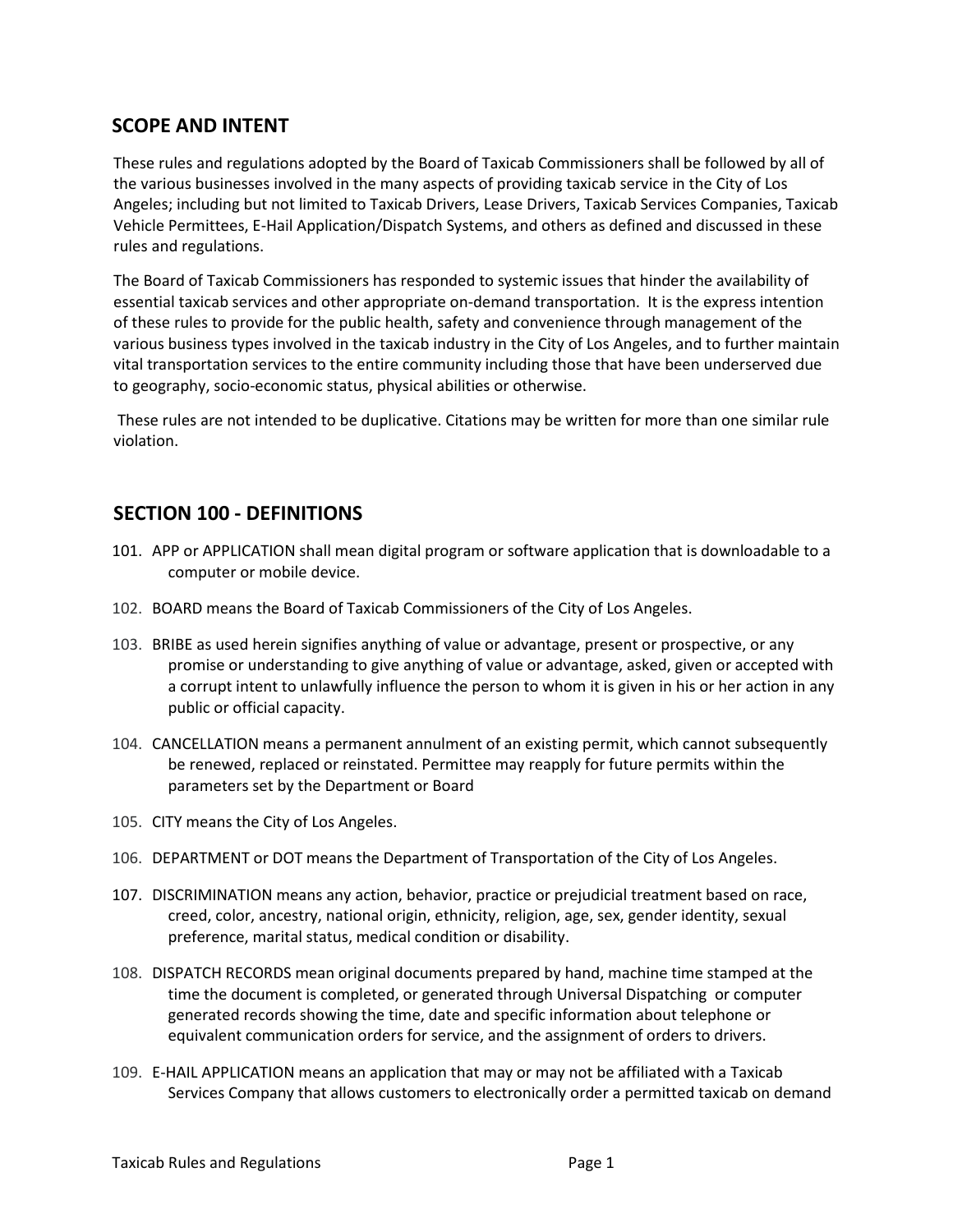using a smartphone or other mobile or electronic device.

- 110. IMMEDIATE OUT OF SERVICE (IOS) means that after proper notice by the Department or LAWA police, placement of a taxicab or taxicabs into a state of suspension where it cannot be used as a taxicab or other passenger transportation service until such time as the vehicle is cleared to return to active service by the Department, LAWA police, or any other enforcement agency.
- 111. LAAC means the Los Angeles Administrative Code.
- 112. LAMC means the Los Angeles Municipal Code.
- 113. LAWA means Los Angeles World Airports as previously denoted as Department of Airports (DOA) of the City of Los Angeles.
- 114. LAX means Los Angeles International Airport and, for the purpose of taxicab regulation, shall include all of the upper and lower roadways of World Way and all areas and facilities adjacent thereto, the taxicab holding lot and West Imperial Terminal.
- 115. LAX CONTRACTOR means Taxicab Supervision and Management Contractor at LAWA/LAX or any other specified company/ management company authorized by the Board of Taxicab Commissioners and LAX.
- 116. LEASE DRIVER means a person who is an independent contractor possessing a valid City Driver Permit who drives a taxicab pursuant to an approved lease agreement with a Taxicab Services Company or Vehicle Permittee. By accepting a City Driver Permit and operating as a Lease Driver, each holder of said Permit materially warrants to the Board, and to all Taxicab Services Companies that the Lease Driver will continue to offer his/her/their taxicab services to the public according to the applicable Rules and Regulations adopted by the Board.
- 117. ON DUTY means the time between the start and end of a period of providing taxicab transportation service to the public as documented by E-Hail and/or Taxicab Services Company dispatch or communications system for each driver.
- 118. REVOCATION means a permanent removal of the privileges granted to the holder of an existing Permit, which cannot subsequently be renewed, replaced or reinstated.
- 119. STANDBY means a time period during which a taxicab driver waits for a passenger, at the passenger's request and with the taximeter activated, until the passenger returns or until the taxicab is dismissed.
- 120. SUSPENSION means a temporary removal of the privileges granted to a Permittee.
- 121. TAXI METER is a device installed in a taxicab that calculates passenger fares based on a combination of time driving and or waiting and the distance to a particular destination.
- 122. TAXI SOFT METER is a type of meter approved for use by the Department as a taximeter. Soft meters may use technologies such as GPS or on-board diagnostics (OBD) to calculate passenger fares based on time and distance.
- 123. TAXICAB DRIVER or "Driver" means any person possessing a valid City Driver Permit in immediate possession of a taxicab and driving for the purpose of providing a taxicab transportation service.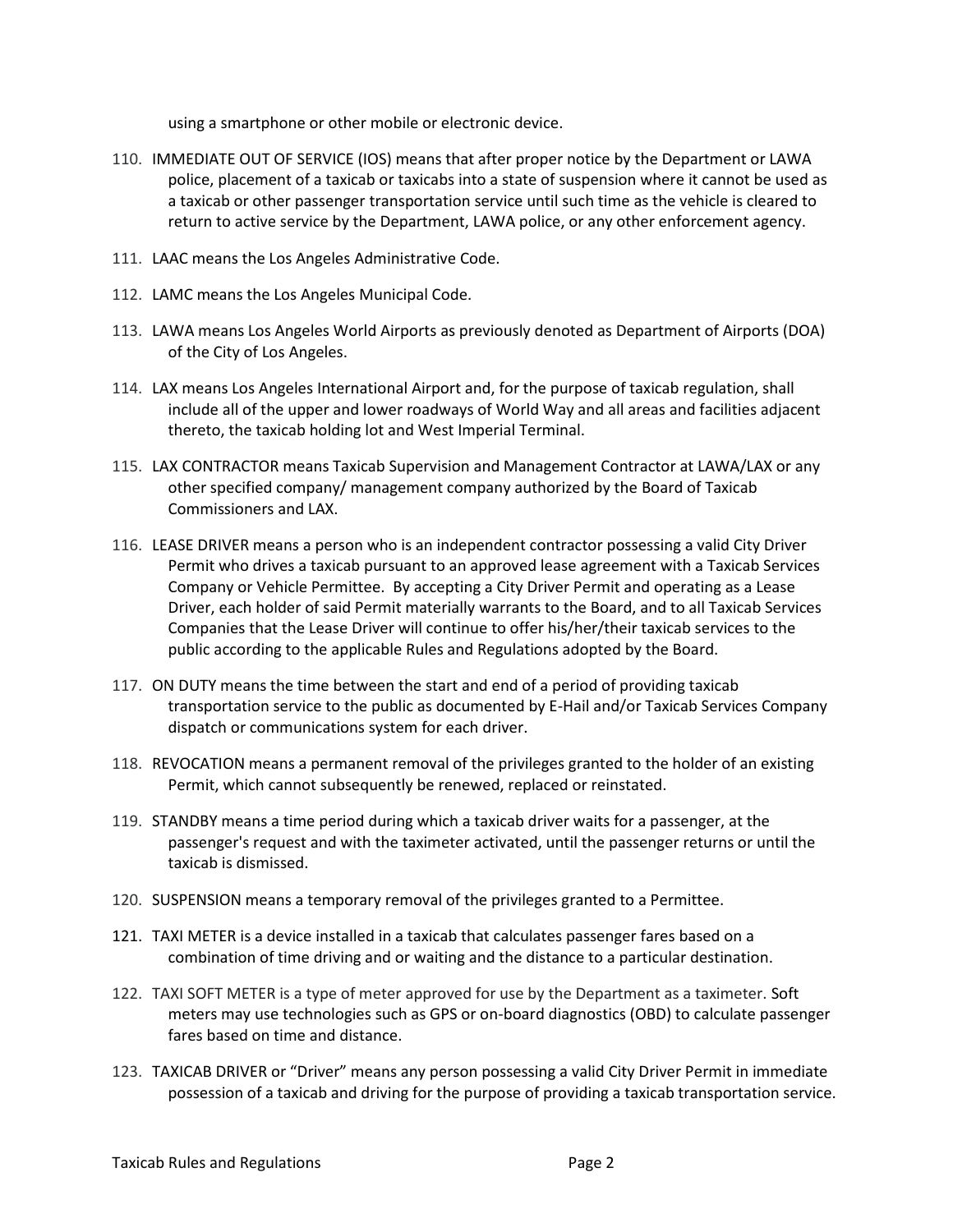- 124. TAXICAB SERVICES COMPANY means every company, approved by the Board to hold an operating permit to operate taxicabs it owns or to provide leasing, branding, administrative, and/or communications services to Taxicab Drivers in the City. Taxicab Services Companies include directors, officers, members, management and administrative personnel. Taxicab Services Companies may develop procedures for forwarding transportation requests from the public to Taxicab Drivers or to an autonomous vehicle. A Taxicab Services Company may also utilize third party management or administrative entities to provide its drivers with these services.
- 125. TAXICAB STAND means an area on private property such as hotels, LAX, or Union Station as designated by the owner for parking taxicabs while waiting for passengers.
- 126. TAXICAB VEHICLE PERMIT means a non-transferable authorization to permit the operation of a vehicle to provide City authorized taxicab transportation service involving picking up or attempted picking up of passengers within the City limits of the City of Los Angeles, whether as owner, lesser, lessee or otherwise.
- 127. TAXICAB ZONE means a curb parking area on a public street designated and posted by the Department as provided for in LAMC 80.66.1 for the standing or parking of taxicabs while awaiting employment.
- 128. VEHICLE CODE means the California Vehicle Code (CVC) in its latest revision.
- 129. VEHICLE PERMITTEE means an individual person or business entity who has been granted a Taxicab Vehicle Permit in accordance with Section 71.02(b) of the LAMC or in accordance with provisions of an operating permit for the purpose of providing taxicab transportation service.

## **SECTION 200 - GENERAL RULES AND REGULATIONS**

Each Taxicab Services Company and its management, employees, lease drivers, each vehicle permittee, each driver, each lease driver and each employee is individually and jointly responsible for complying with all rules and regulations of the Board; all sections of the LAMC, the Los Angeles Administrative Code and other ordinances of the City; any rule or regulation of the Department of Airports; and any section of a State Statute or Administrative Code relating to the operation of a taxicab or a vehicle for hire.

- 201. Every authorized Taxicab Services Company, unless it was previously a Franchise under the City Ordinance in the year 2020, shall provide branding and communications services to no less than 100 permitted vehicles.
- 202. Every Taxicab Services Company shall ensure that the driver maintains a valid, current California Driver License and their LADOT issued driver permit. Taxicab Services Companies shall not release a taxicab to any driver that is not in immediate possession of these documents.
- 203. The Taxicab Services Company may be held liable for a violation upon verification that the Taxicab Services Company knew or should have known that a driver's license was suspended or expired while operating a permitted taxicab.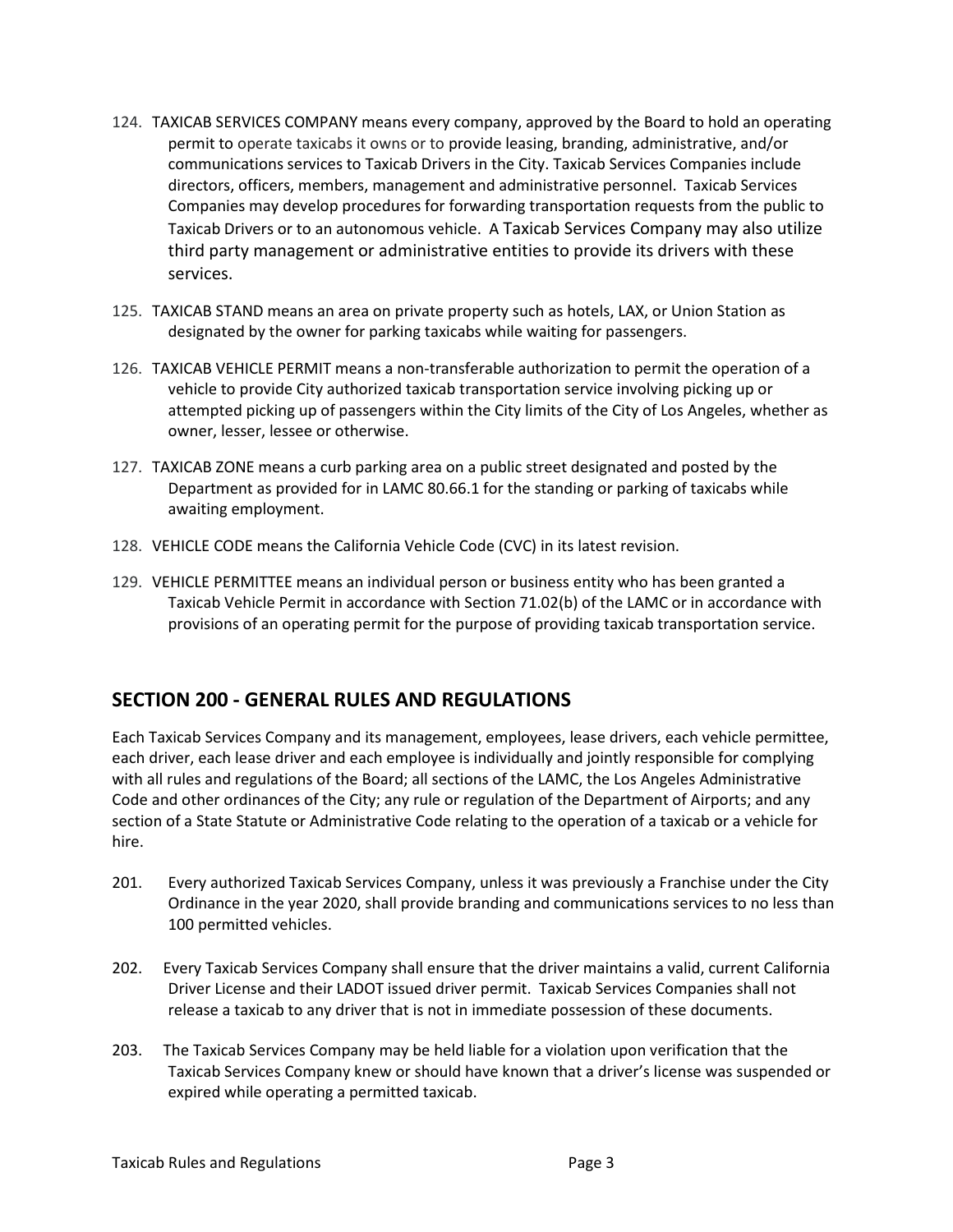- 204. Each Taxicab Services Company shall notify the Department via email of the termination of any driver by the Taxicab Services Company and the cause for such action by the end of the business day following termination. If the business day falls on a holiday, the next immediate business day can be substituted for email notification.
- 205. For the protection of the public, each Taxicab Services Company shall be responsible for reimbursing overcharges to members of the public using any taxicab that it owns, has leased to a Taxicab Driver, or which it has allowed to be operated using its branding. The Taxicab Driver shall be ultimately responsible to reimburse the Taxicab Services Company for any such overcharges in which the driver participated; however, such responsibility shall not relieve the Taxicab Services Company of its own obligations stated herein.
- 206. Each Taxicab Services Company shall submit to the Department and maintain on file evidence of valid liability insurance for all of its taxicabs in service and evidence of valid comprehensive general liability insurance for its premises and contractors in a form acceptable to the Department, the City Risk Manager, and the City Attorney.
- 207. To provide protection and service to the public, each Taxicab Services Company shall promptly investigate, and keep on file a record of, any circumstances which require a driver to report an incident to the Taxicab Services Company. Such records shall be available to the Department upon request.
- 208. Subject to rights of appeal as provided in Section 900 herein, each Taxicab Services Company shall pay all monetary penalties assessed within the required time period.
- 209. Each Taxicab Services Company shall distribute and/or make available to all passengers, drivers and customers; cards, flyers, pamphlets, or other information as determined by the Board and made available in sufficient quantities to the Taxicab Services Company by the Department. Such information may include, but is not limited to, passenger surveys and complaint procedures. Such information may also be made available to the Department via email and to customers via the Taxicab App after its content has been approved by the Department. Distribution may also include, but is not limited to, displaying material on Passenger Information Monitors (PIM), or web sites.
- 210. A Taxicab Services Company shall return any invalid City Driver Permit in its possession to the Department.
- 211. A Taxicab Services Company shall not give, offer or receive a bribe with the intent to affect an action which could be contrary to the rules and regulations of the Board, LAWA, LAX Contractor, the Los Angeles Municipal Code, operating permit, or State law, or with the intent, or purpose, of having an agent or employee of the City not perform his or her duties relating to the regulation of taxicabs. Specifically, a Taxicab Services Company shall not engage in such activity with any Department, LAWA or LAX Contractor personnel, drivers or any other person in the position to influence the operation of its taxicab.
- 212. Each Taxicab Services Company shall enroll all permitted drivers in the Department of Motor Vehicles Pull Notice Program and shall review such records for all drivers for compliance with company and City requirements at least annually and as additional updates are received. An operator shall file such records, by driver, in a central location and shall notify the Department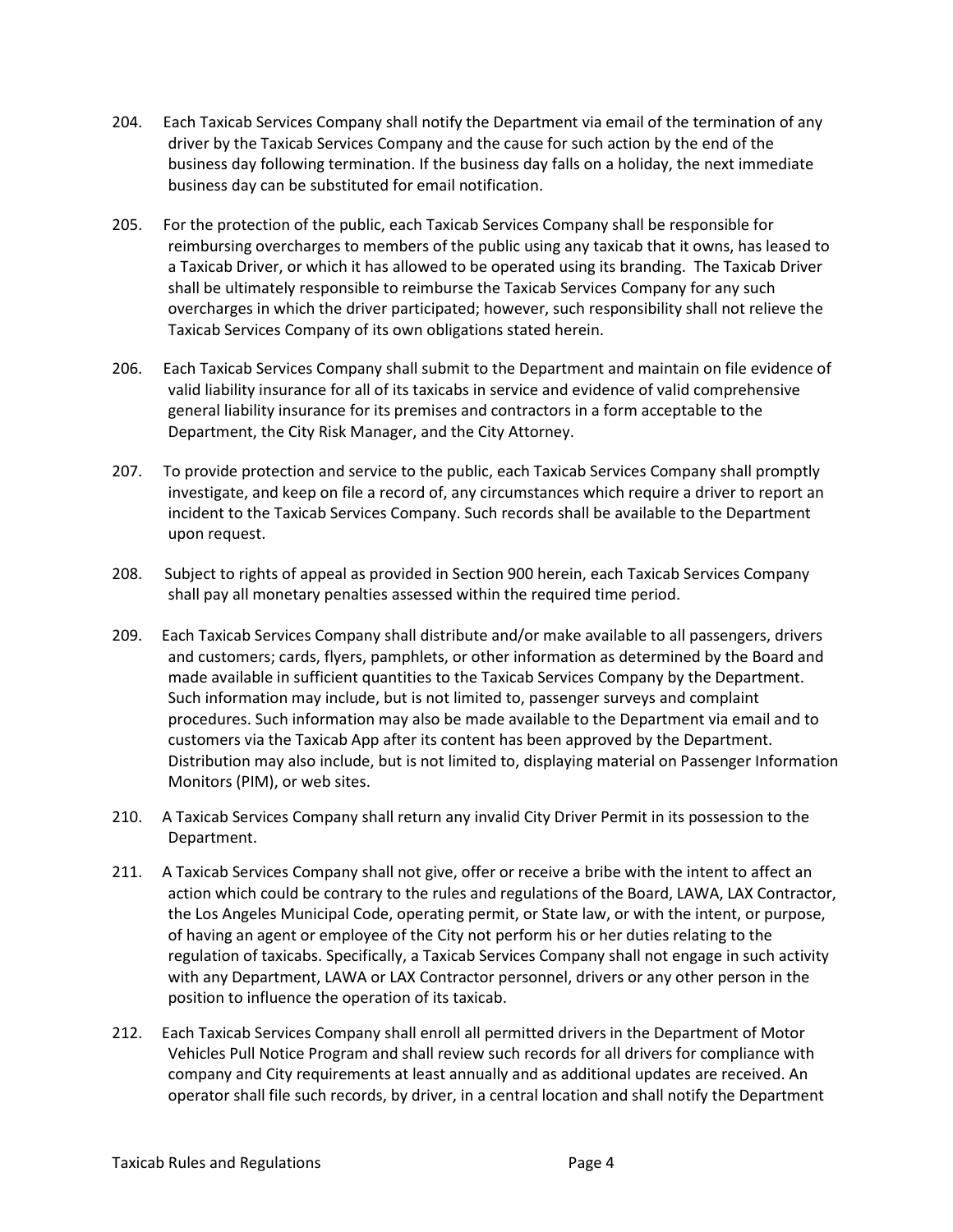by the end of the next business day if a driver's record or ability to operate a taxicab fails to meet the requirements contained in sections 600, 700, and 800 herein.

- 213. A Taxicab Services Company shall notify the Department in writing of any changes to the President, General Manager, Director of Operations or other leadership personnel within the company within five business days of the change.
- 214. Each Taxicab Services Company shall be responsible for verifying enrollment of its permitted drivers in a controlled substance and alcohol testing program with pre-permitting, annual and random test requirements. As part of the services provided to all drivers of vehicles displaying its branding, and for the protection of the public at large, each Taxicab Services Company shall:
	- a. Contract with a certified program administrator;
	- b. Provide substance abuse training to supervisory personnel;
	- c. Withdraw sponsorship for any driver who has failed to maintain enrollment in the program, and advise the Department;
	- d. Provide Department approved policy and educational materials to all drivers and employees;
	- e. Maintain test results and statements of receipt of policy and educational materials on file, and
	- f. Immediately notify the Department of any "positive" test result including failure to test and return of the driver permit with a driver status statement such as sponsorship withdrawn or driver on temporary suspension.
- 215. Each Taxicab Services Company and vehicle permittee may display commercial advertising in or on the taxicab, which does not violate statutes involving unlawful or obscene matter, nor be detrimental to the public welfare.

## **SECTION 300 - TECHNICAL COMPLIANCE**

The Rules in this section are adopted to provide better regulatory management and fleet modernization, achieve greater protection and safety for the public and to provide mechanisms for right-of-way management, digital communication, and data that would allow for planning that will improve service access for underserved communities.

- 301. Taxicab Services Company agrees to be responsible for integrating with and closing out MyLA311 Service Request tickets within the 311 System. Failure to respond to open Service Requests in 311 will be grounds for discipline including but not limited to denying requests to increase the number of taxicabs operating under its servicing permit, reducing the existing number of taxicabs operating under its service permit, and/or revoking the permit.
- 302. Permitted Taxicab Service Companies and all vehicles operating under each Taxicab Service Company's permit shall comply with the Mobility Data Specification (MDS.)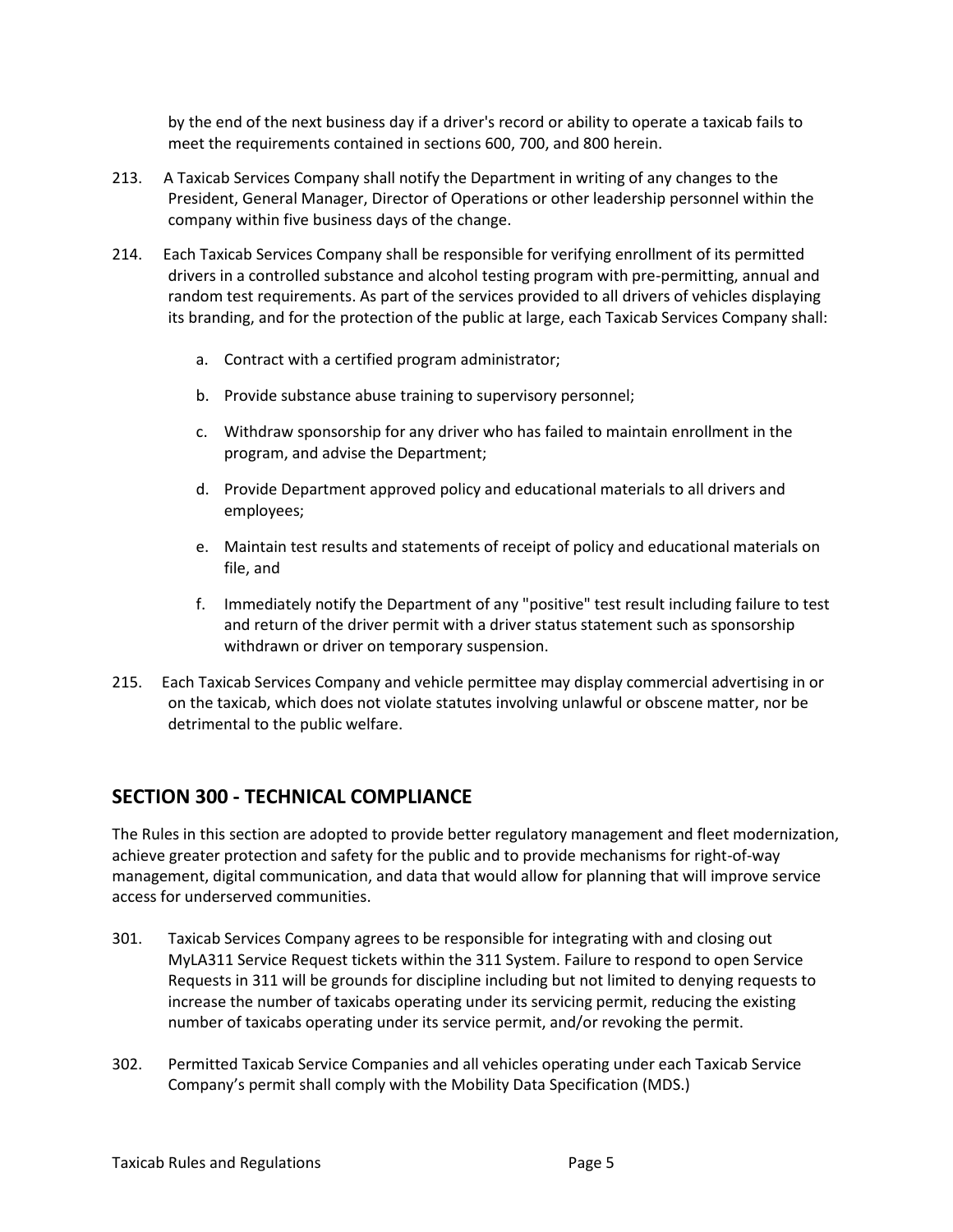- 303. Taxicab Service Companies shall provide, through their own communications platform or through a third party, accessible Application Programing Interfaces (APIs) that meet the requirements of the Los Angeles Mobility Data Specification (MDS) as published o[n](https://github.com/openmobilityfoundation/mobility-data-specification) <https://github.com/openmobilityfoundation/mobility-data-specification>
- 304. Taxicab Service Companies shall have the ability to incorporate Special Operation Zones (SOZ), Geo-Fenced areas, and underserved service areas into the digital platform as published on the MDS.

## **SECTION 400 - TAXI E-HAIL APPLICATION ("TAXI APPS") PROVIDER REQUIREMENTS**

- 401. Definitions for the purpose of this section:
	- a. "TAXI APP" means a software-based taxi hail and/or dispatch system.
	- b. "DRIVER-FACING FUNCTIONALITY" means the functionality of a Taxi App that is accessible by those users of a Taxi App who are drivers.
	- c. "PASSENGER-FACING FUNCTIONALITY" means the functionality of a Taxi App that is accessible by those users of a Taxi App who are passengers.
	- d. "DRIVER USER" means a user of a Taxi App who is a driver and has access to the Driver-Facing Functionality of a Taxi App.
	- e. "PASSENGER USER" means a user of a Taxi App who is a passenger and has access to the Passenger-Facing Functionality of a Taxi App.

#### 402. Minimum Functionality

General. A Taxi App may include Driver-Facing Functionality, or Passenger-Facing Functionality, or both. If a Taxi App has Driver-Facing Functionality, then it must adhere to all requirements for Driver-Facing Functionality as set forth herein. If a Taxi App has Passenger-Facing Functionality, then it must adhere to all requirements for Passenger-Facing Functionality as set forth herein:

Taxi App Functionality. A Taxi App that operates in the City of Los Angeles must:

- a. Comply fully with the Mobility Data Specification (MDS) of the Department of Transportation, as such MDS may be changed from time to time in the sole discretion of the Department.
- b. Provide accessible Application Programing Interfaces (APIs) that meet the requirements of the MDS, as published at: [https://github.com/openmobilityfoundation/mobility-data](https://github.com/openmobilityfoundation/mobility-data-specification)[specification](https://github.com/openmobilityfoundation/mobility-data-specification)
- c. Comply with all requirements of the Americans With Disabilities Act.
- d. Allow a driver and passenger to communicate directly with one another once the taxicab has been dispatched, in a manner that does not disclose the phone number of the driver or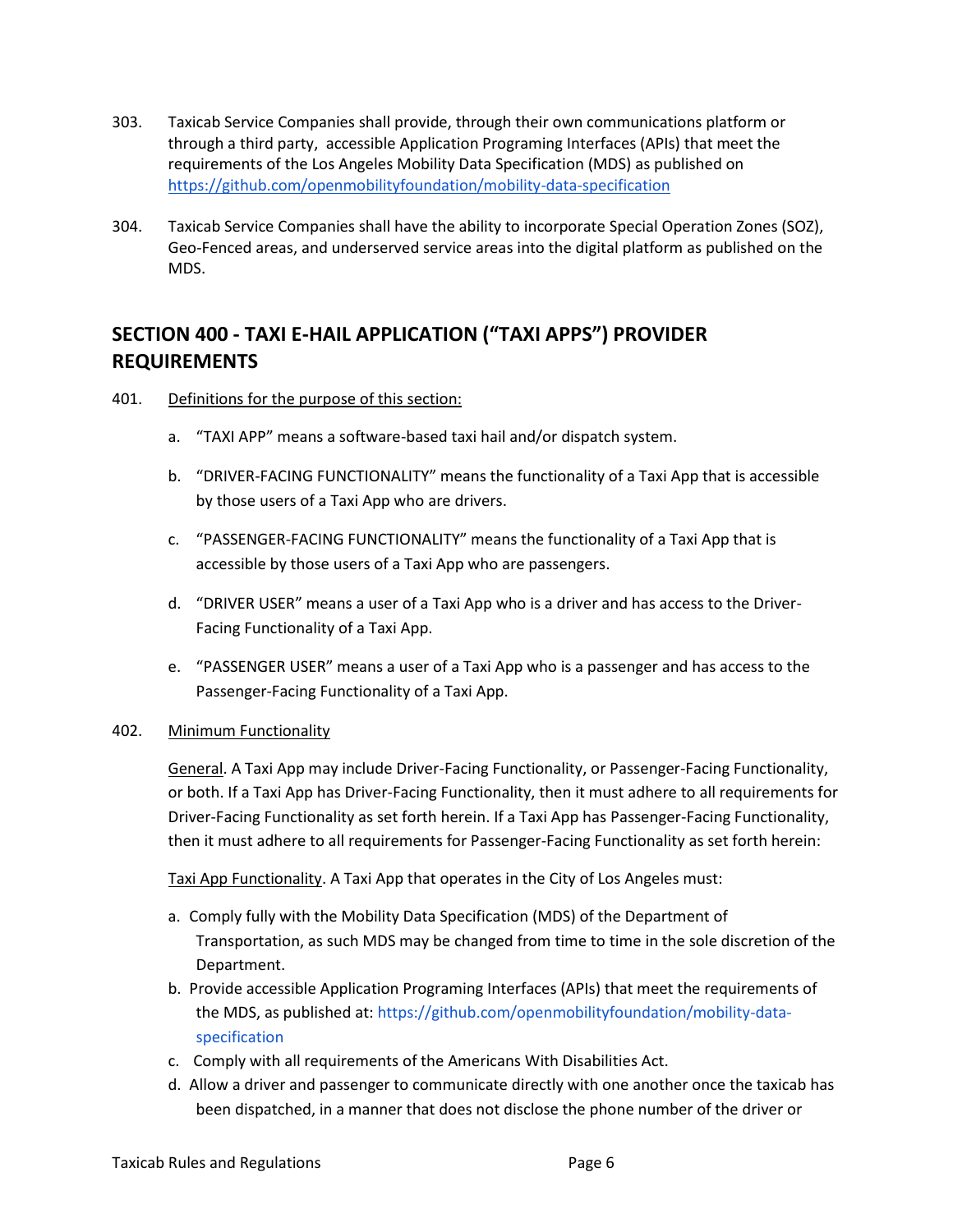passenger to the other.

- e. Allow a driver to rate a passenger on a scale of one to five.
- f. Be accessible to all permitted drivers in Los Angeles, without interference or restriction by any Taxi Service Provider.
- g. Not prioritize taxicabs based upon company affiliation, but rather must use a combination of geographic proximity and/or ability and likelihood to service the customer or other accepted methods of dispatch.
- 403. Driver-Facing Functionality. A Taxi App with Driver-Facing Functionality operating in the City of Los Angeles must:
	- a. Provide all necessary information, data and payment to all permitted third-party Taxi Apps with Passenger-Facing Functionality so as to allow any permitted third party Taxi App with Passenger-Facing Functionality to comply with these Rules.
	- b. Make all driver users of said Taxi App available for dispatch to the passenger users of all permitted Taxi Apps with Passenger-Facing Functionality.
	- c. Allow the Department to suspend and revoke a driver user's access to said Taxi App for violations of these Rules, as set forth herein.
	- d. Incorporate all policies regarding Special Operation Zones (SOZ), as may be required by the Department and/or this Board. A "Special Operation Zone (SOZ)" is a geographical area with specific additional rules governing driver behavior.
	- e. Include a training program that teaches a driver how to use said Taxi App.
	- f. Require each driver user to affirmatively acknowledge, prior to allowing said driver user to receive dispatch requests upon said driver user's first login on a given day, that the driver user will act in compliance with Department rules and regulations as well as all local and state regulations.
	- g. Ensure that each driver user receives the full amount of all tips and/or gratuities without any withholding, except for credit card processing fees.
- 404. Passenger-Facing Functionality. Any Taxi App with Passenger-Facing Functionality operating in the City of Los Angeles must:
	- a. Provide all necessary information, data and payment to all permitted third party Taxi Apps with Driver-Facing Functionality so as to allow any permitted third party Taxi App with Driver-Facing Functionality to comply with these Rules.
	- b. Provide up-front pricing for passengers prior to the start of each trip.
	- c. Shall provide estimated wait times for the customer.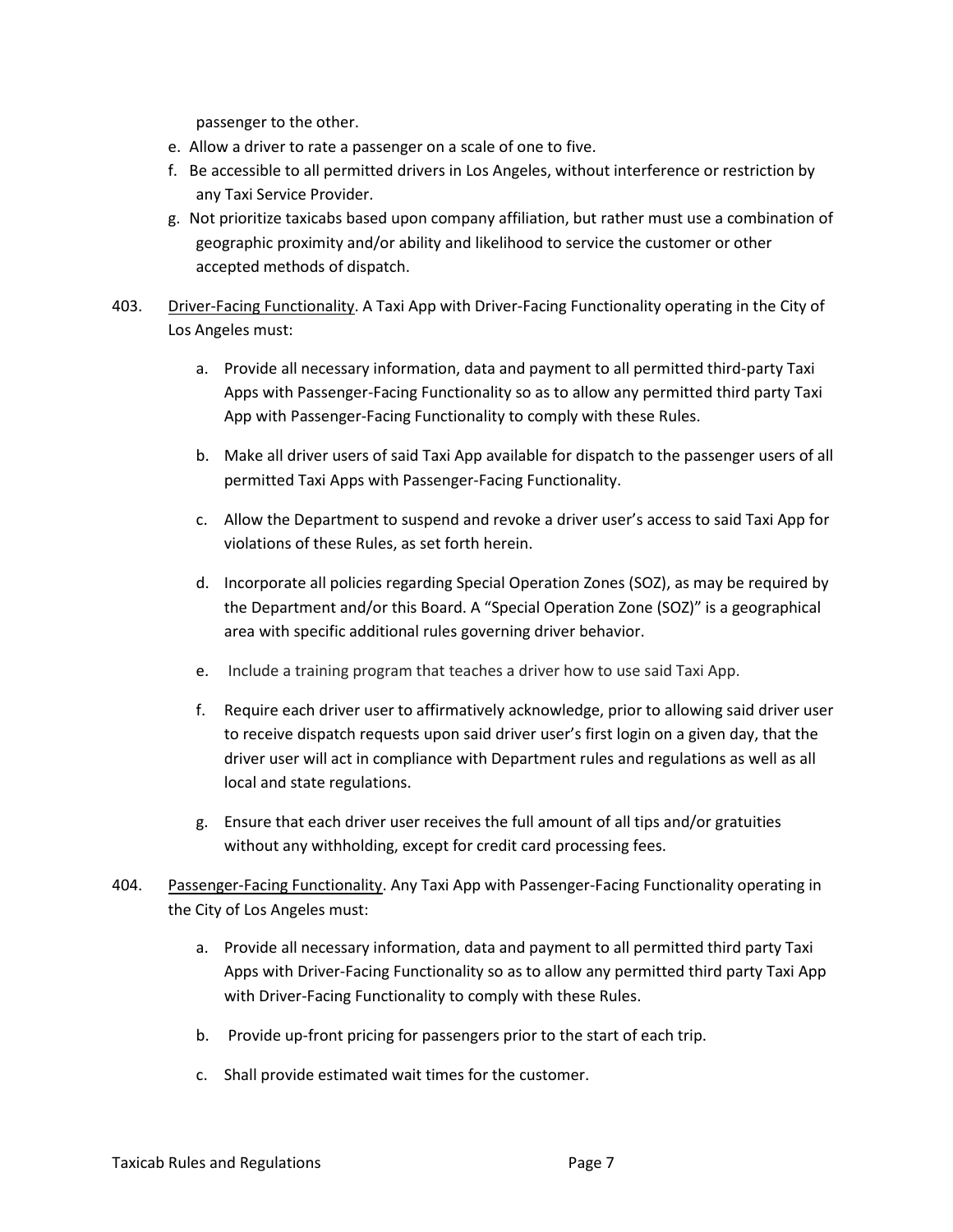- d. Adhere to all rules governing maximum fares charged to a passenger as set forth herein.
- e. Ensure that, if said Taxi App at any time offers a fare discount, the fare paid to the driver on a trip receives the maximum fare authorized by these Rules, unless the driver consents to such fare discount.
- f. Be able to accept payments via credit card, via debit card, and through the Los Angeles CityRide program and provide customers with an option of keeping preferred payment methods securely on file.
- g. Allow a passenger to request a Wheelchair-Accessible Vehicle (WAV), and to dispatch a WAV to said passenger, pursuant to these Rules and the MDS.
- h. Provide the ability to provide pre-booking capacity for customers to book the trip in advance.
- i. Maintain and operate a 24-hour ADA-accessible customer service call center.
- j. Ask each passenger whether they wish to provide a tip or gratuity to the driver, and the amount of said tip or gratuity, with the default selection set to 20%.
- k. Provide an itemized receipt to each passenger at the end of a trip in a digital format.
- l. Allow a passenger to rate a driver on a scale of one to five.

#### 405. App Dispatch Surcharge.

- a. Any Taxi App with Passenger-Facing Functionality operating in the City of Los Angeles must charge passengers the App Dispatch Surcharge. The "App Dispatch Surcharge" is a surcharge on every ride dispatched by means of a Taxi App, in an amount approved by this Board. A Taxi App that collects an App Based Surcharge must disburse the proceeds of the App Dispatch Surcharge, on a monthly basis, as follows: Fifty Percent (50%) of the App Dispatch Surcharge may be retained by the Taxi App that dispatched a ride from a passenger user of said Taxi App; and Fifty Percent (50%) of the App Dispatch Surcharge must be paid to the Taxi App on which the driver to whom a ride was dispatched maintains their account or to the Taxi Services Company whose vehicle was dispatched for the trip if there was no additional App.
- b. As of the date this Section is initially approved by the Board, the allowable App Dispatch Surcharge will be One Dollar (\$1).

#### 406. Communications.

a. To Passengers. A Taxi App with Passenger-Facing Functionality must communicate all of the following to each passenger user: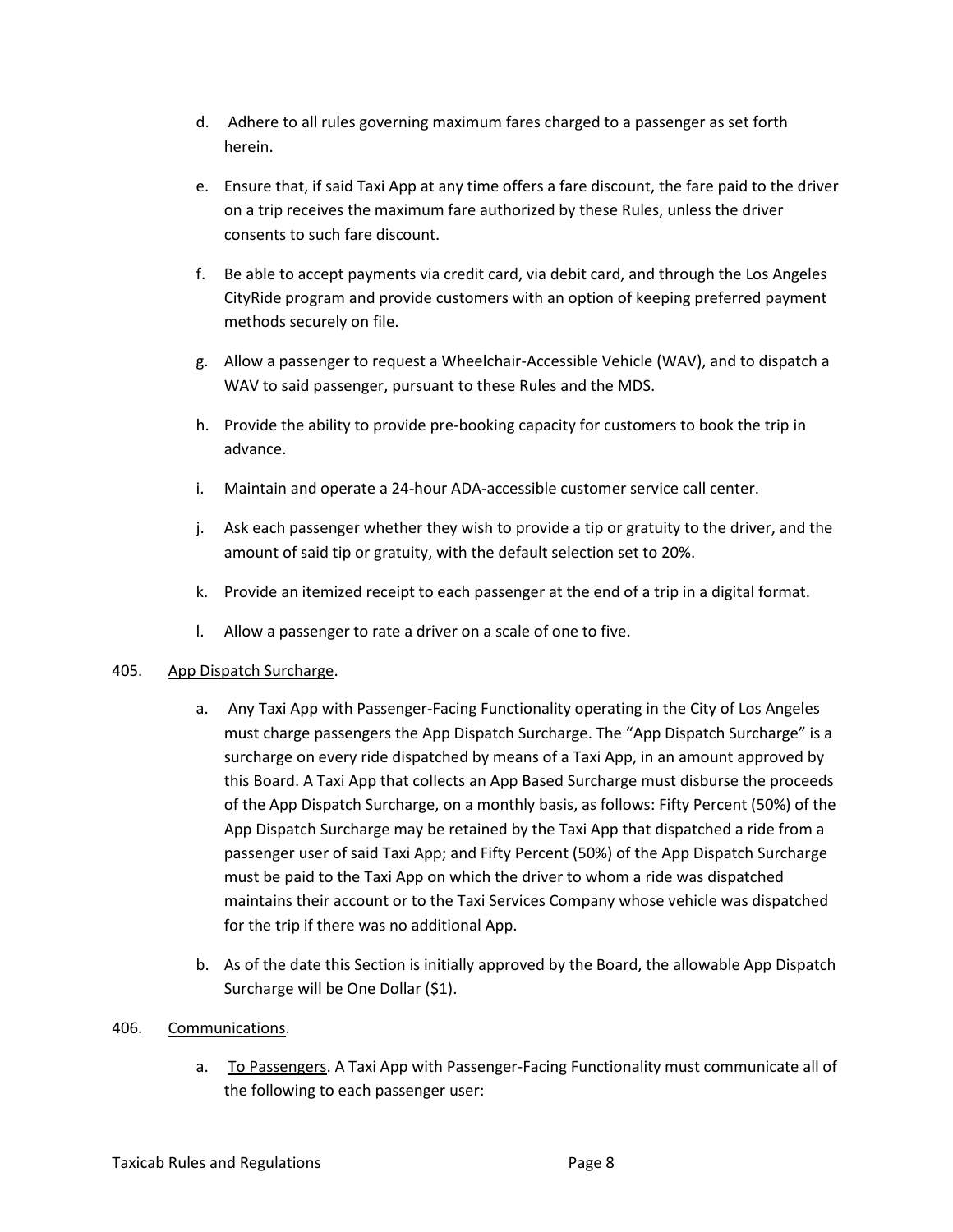- 1. The customer service phone number of the Taxi App operator.
- 2. The name, photograph and permit number of the driver.
- 3. A notice directing all passenger complaints to the Los Angeles 311 service center, and contact information for the same, including a link that initiates a phone call from within the Taxi App.
- 4. All emergency communications, marketing materials, advertisements, information and other messages required by the Department and/or this Board to be communicated to each passenger user, in the form determined by the Department and/or this Board, which may include text, audio and/or video.
- b. To Drivers. A Taxi App with Driver-Facing Functionality must communicate all of the following to each driver user:
	- 1. The name of the passenger, only after the driver has accepted a trip request.
	- 2. The address of a trip destination.
	- 3. A Taxi App may not communicate any personal identifying information about a passenger, except the passenger's trip identification number and any information set forth in subsection (b) above, pursuant to rules set forth herein.

#### 407. Enforcement.

- a. The operator of a Taxi App must provide a functionality to the Department that allows the Department to suspend operations of the Taxi App in the event of said Taxi App's noncompliance with these Rules.
- b. The operator of a Taxi App with Driver-Facing Functionality must provide a "suspend driver" functionality to the Department that allows the Department to prohibit all Passenger-Facing Taxi Apps from dispatching rides to a driver user.

#### 408. Permitting.

- a. The Department will grant a permit to the operator of any Taxi App that complies with these Rules and submits to a review process, all aspects of which are to be determined by the Department and/or this Board, by which the operator demonstrates the functionality of its Taxi App and its compliance with these Rules.
- b. The operator of a Taxi App must comply with all insurance and performance bond requirements as determined by the Department and/or this Board.
- c. The Department, or this Board reserves the right to set fees for the permitting of Taxi Apps.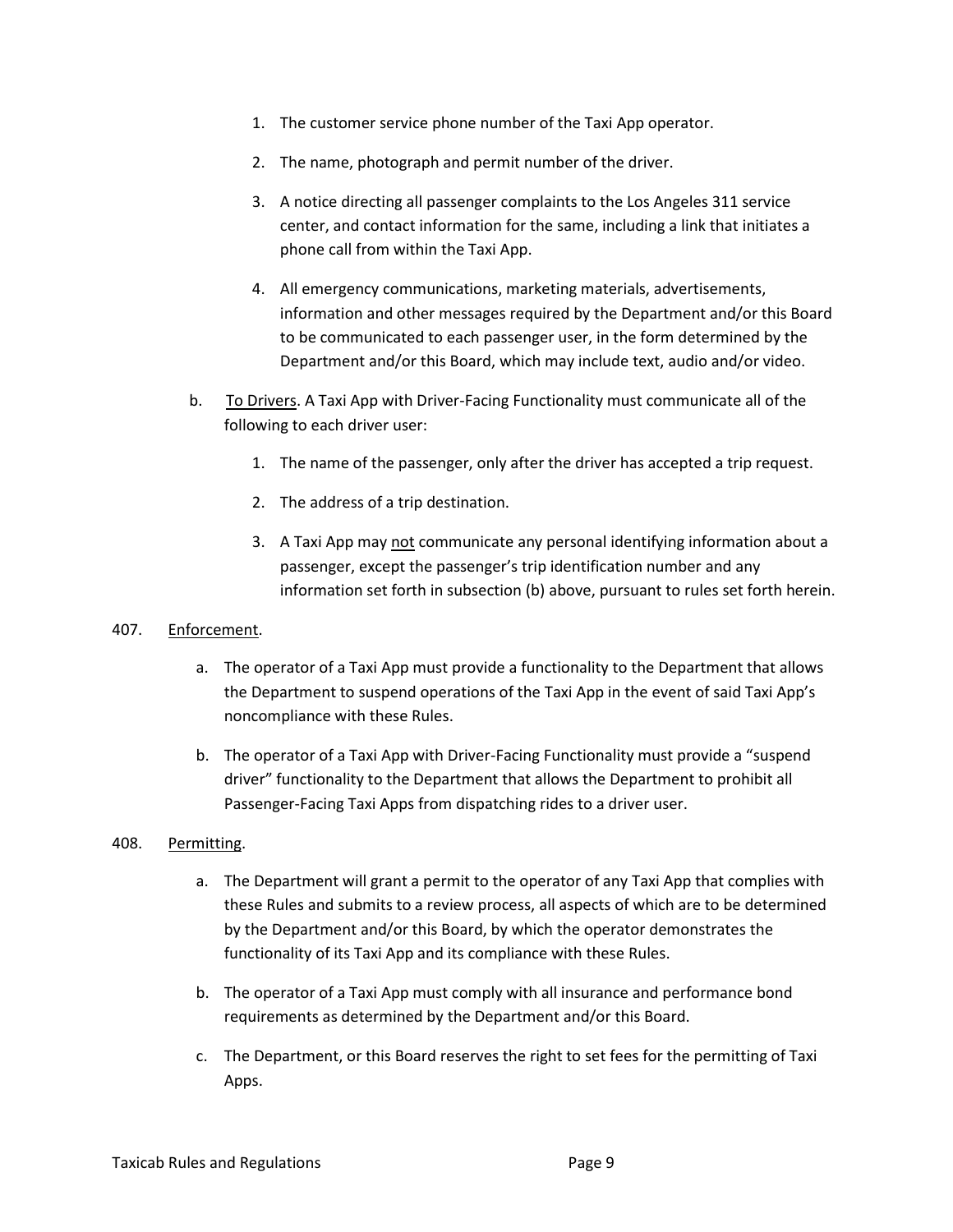## **SECTION 500 - TAXICAB VEHICLES AND EQUIPMENT**

Department Assessment of Penalty Points and Vehicle Return to Service: For vehicle infractions cited in Section 500 requiring an Immediate Out of Service (IOS), the Taxicab Services Company may correct the violation and have the vehicle inspected and returned to service prior to the deadline established by the Department on the hearing notice. Depending on the severity of the violation, such correction of vehicle deficiency may not preclude the Department from assessing penalties against the Taxicab Services Company nor shall it preclude the Taxicab Services Company from attending the hearing or appealing the Department's assessment of the violation to the Board as described in Section 900 of these rules.

- 501. New vehicles added to a Taxicab Services Company's operations shall be zero emission (e.g. electric, hydrogen, etc.), plug-in hybrid electric, or gas-electric hybrid and may be registered as a commercial or personal vehicle with the Department of Motor Vehicles. Wheelchair accessible vehicles and seven passenger vans are exempt from this requirement, but may still be registered as a commercial or personal vehicle.
- 502. Each Taxicab Services Company or vehicle permittee shall not request inspection or the decaling of any make or model of vehicle until the Department has approved the make and model for use as a taxicab, and has approved the removal from service and decommissioning of any existing vehicle in a taxicab slot per item (E) below. At a minimum, vehicles proposed for use as taxicabs must meet the following requirements:
	- a. The vehicle must have at least four doors, and manufactured primarily for use on public streets, roads, and highways and rated at less than 10,000 pounds gross vehicle weight. No dedicated gasoline-only fueled vehicles will be allowed to be added to any fleet with exception of Wheelchair Accessible Vans and minivans.
	- b. Comply with the California Air Resources Board criteria for zero emission or lowemission vehicles.
	- c. Wheelchair Accessible Vehicles: If the vehicle is wheelchair accessible it must meet all Americans with Disabilities Act requirements including the floor area, interior height clearance, door entrance clearance and ramp or lift design specifications. All required wheelchair/passenger securement straps shall be maintained in the taxicab at all times, in good working order, with permanent markings indicating the taxicab designation/number.
	- d. Minivans, Sport Utility Vehicles, Special Purpose Vehicles and Full Size Vans: If the vehicle is a minivan, sport utility vehicle, special purpose vehicle, or full size van, it must be certified to Ultra-Low Emission Vehicle (ULEV) standard or cleaner as approved by the California Air Resources Board (CARB) when inserted into taxicab service in 2011 or later.
	- e. Removal from service and decommissioning: Taxicab Services Company's shall present a written or electronic request to remove taxicab from service including a statement that the vehicle has been officially decommissioned. Vehicle decals shall be included in the request along with pictures of the decommissioned vehicle with exterior (sides,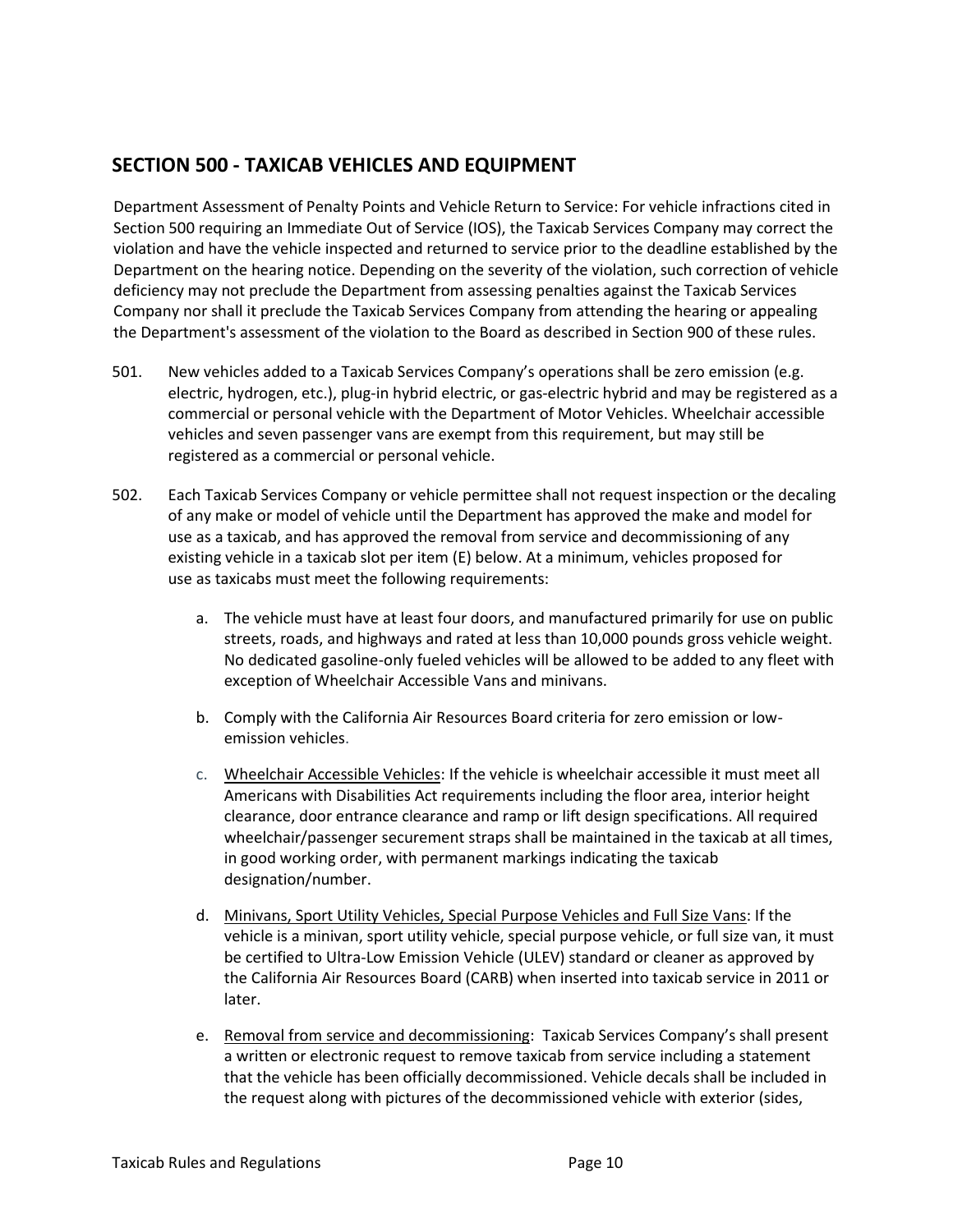front and rear) and interior views. Decommissioning shall include the removal of all interior and exterior taxicab equipment (mobile data terminal, taximeter, safety equipment and top light), signage, advertisements, and the painting-over of all exterior identifying signs, numbers and markings. The Department may approve alternative decommissioning requirements on a case-by-case basis.

- 503. The Taxicab Services Company shall have the responsibility to repair or service any and all recalls from the vehicle manufacturer. The Operator shall advise LADOT of all recalls. If the LADOT deems that the vehicles should be placed out of service, supporting documentation must be submitted to the Department before the vehicle is placed back into service.
- 504. A State or Department approved taxi meter or soft meter may be installed as outlined in the definitions section, currently certified for the specific vehicle in which it is installed, and with unbroken State inspection seals affixed. Replacement meters shall be certified by a State sealer, registered with the Los Angeles County Department of Weights and Measures, and inspected by the Department within seven calendar days after the vehicle is placed into service with a new or replacement meter. The Meter or other advanced technology should be able to determine the rate of trip prior to trip start.
- 505. An approved security camera system with enough memory storage to hold recorded footage for a minimum of **100** hours or the ability to store video data for 30 days. The LADOT must be provided software access to review camera data. All security camera installations and systems must be approved by the Department and be maintained in working order. Any vehicle equipped with a security camera shall display signage visible on the exterior and interior of the vehicle, as approved by the Department, indicating the vehicle is equipped with a security camera and occupants will be recorded.
- 506. Each Taxicab Service Company and vehicle permittee shall maintain in a conspicuous place in each taxicab an affixed driver permit card holder. Displaying driver permit information on digital app screens, Passenger Information Monitors (PIMs), or within the customer app is permissible in lieu of using a cardholder.
- 507. Each Taxicab Service Company and vehicle permittee shall maintain the taximeter or any technology that is utilized by a taxicab for the purposes of determining the fare based on a combination of time driving and or waiting time and the distance to a particular destination in good working condition at all times.
	- a. Each Taxicab Operator shall electronically provide a rate of fare, based on time and distance, to the customer upon entering destination information into a meter or technology system, terminal, tablet or device prior to, or at the beginning of the trip.
	- b. The fare generated by the system shall be the final price to be paid by the customer and may include any additional fees authorized by the LADOT, such as Airport surcharges.
	- c. The Driver shall not negotiate for, or charge a fare higher than the rate established through this methodology.
	- d. Each Taxicab Services Company shall have the ability to set rates for its affiliated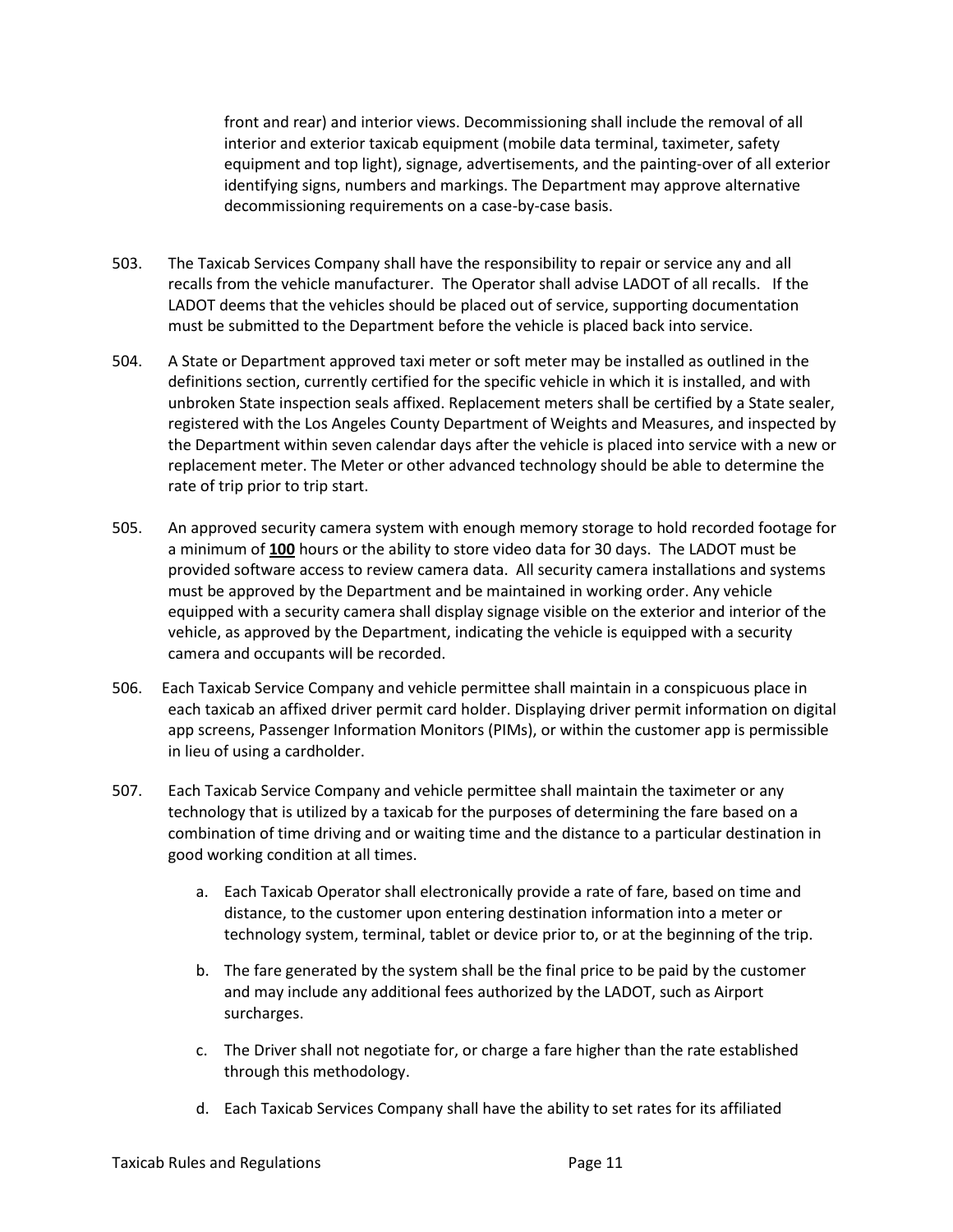vehicles in accordance with CA Government Code 53075.5, and shall notify the department of rate changes.

- 508. Each Taxicab Services Company and vehicle permittee shall maintain the Department approved vehicle color scheme or company decal, which may include but are not limited to; lighted panels, beacons, indicia affixed to the dashboard, windshield, or magnetically to the roof of the vehicle. All lighted panels, beacons and other indicia should be uniform for all vehicles affiliated with the Taxicab Services Company. A chosen color scheme or decal may not conflict with another company's chosen color scheme or decal. If a Taxicab Services Company chooses light, non-destructive branding for an affiliated vehicle, that vehicle must maintain its factory paint color, or, if necessary, be repainted its original factory paint color.
- 509. Each Taxicab Services Company and vehicle permittee shall maintain the taxicab vehicle number on the taxicab in positions and sizes which are legible as approved by the Department.
- 510. Each Taxicab Services Company or vehicle permittee shall not remove and reinstall any City decal on the same or another vehicle.
- 511. Taxicab decals supplied by the City remain the property of the City of Los Angeles, and are nontransferrable. City decals shall be surrendered upon request by the Department. If the City decal was destroyed or is unrecoverable, a Lost or Stolen Report shall be submitted to the Department in lieu of the decal.
- 512. A Taxicab Services Company or vehicle permittee shall not alter, duplicate or deface a City decal. City decals which have become worn loose, torn, or expired shall be replaced as directed by the Department.
- 513. A Taxicab Services Company or vehicle permittee shall notify the Department immediately of the removal or destruction, by other than the Department personnel, of any City decal issued to the taxicab operator.
- 514. Each Taxicab Services Company and vehicle permittee shall, upon request, take the taxicab immediately out of service and make the taxicab immediately available to the Department when:
	- a. The vehicle is found to be in unsafe operating condition.
	- b. The vehicle is found to be operating without City approved insurance.
	- c. A citation or hearing notice was issued for vehicle or equipment defects with due notice given to correct the deficiency but no correction was made within the time allotted and the taxicab is still in service.
	- d. The taxicab is operating without a valid permit or the Board has authorized the removal of the City decals.
	- e. The vehicle has not passed annual inspection by a City Investigator, or an approved mechanic or garage.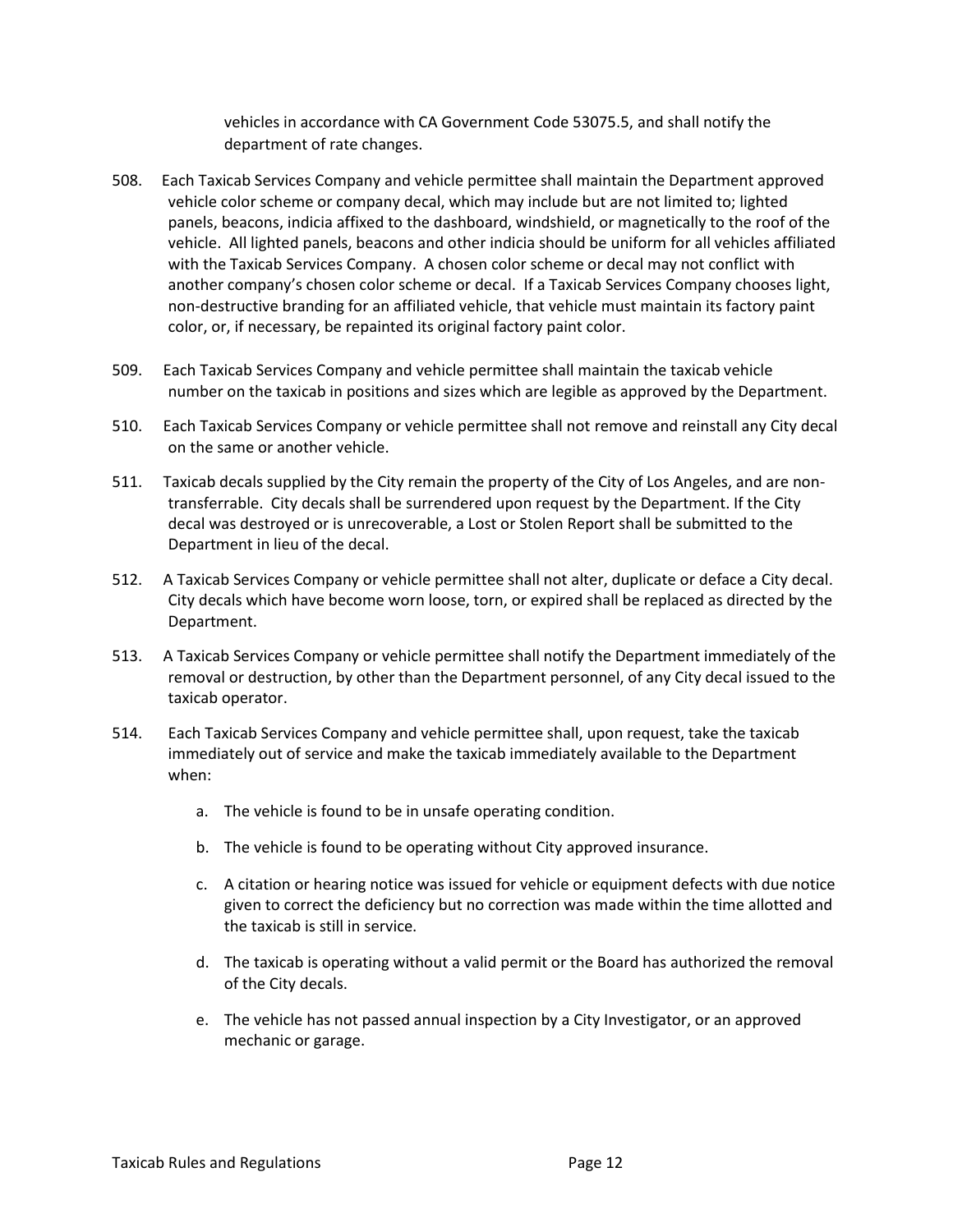- 515. Each Taxicab Services Company and vehicle permittee shall maintain every taxicab free from:
	- a. Unsightly dirt, grime and stains inside and out including trunk.
	- b. Cracked or broken windows, headlights, taillights and interior lights.
	- c. Missing or broken door locks and handles and window cranks.
	- d. Torn floor covering, head liner, interior door liners or upholstery.
	- e. Unusual, mismatched, or unsightly paint defacement and body dents.
	- f. Projections of sheet metal or other materials inside or outside the taxicab that might cause injury or tear clothing.
	- g. Unauthorized signs or markings, such as bumper stickers.
- 516. Each Taxicab Services Company and vehicle permittee shall maintain in every taxicab a sufficient number of seat belts as specified by the manufacturer which are properly bolted in place and in good working order to accommodate each passenger and the driver. Each taxicab operator, vehicle permittee, and driver shall maintain all seat belts, clearly visible and easily usable by the passengers.
- 517. Each Taxicab Services Company and vehicle permittee shall make any permitted taxicab available for inspection at any time, upon reasonable notice, by authorized Department personnel.
- 518. All vehicles shall be inspected by the Department on a yearly basis. Each Taxicab Services Company shall assure that after reasonable notice to the operator, all appointments for vehicle inspections with the Department are maintained. Cancellations by either party shall be upon a minimum of one business day notice, unless circumstances prevent otherwise. The Department may require an additional physical inspection, mechanical inspection and/or smog check certification for any unusual engine/vehicle issues and/or tailpipe emissions as noted for any Department inspection. This annual inspection may be conducted by a Department authorized, third party facility that is certified by the National Institute for Automotive Service Excellence or a facility registered with the Bureau of Automotive Repair.
- 519. Each Taxicab Services Company that maintains a radio in its vehicle shall allow authorized Department personnel to utilize the taxicab radio for communication with the Taxicab Services Company's dispatcher for purposes of emergencies or inspection.
- 520. Each vehicle which is cited for violation under a Taxicab Rule herein which stipulates "IOS" which means, Immediate Out of Service - shall not be operated. The violation shall be corrected and the vehicle inspected and cleared by a City Investigator/Officer before the end of the next City business day following the correction of the violation. A Department of Airports Police Officer may clear violation(s) and place the vehicle back into service as a taxicab as long as the appropriate paperwork is forwarded to the Transportation Department.
- 521. Any new vehicle placed into taxi service with the Department for the first time shall not exceed 300,000 miles upon placement into service. Any vehicle operating as a taxicab shall not exceed 400,000 miles. This includes Wheelchair Accessible taxicabs.
- 522. Wheelchair Accessible Vehicles shall constitute at least two percent (2%) of the taxicabs for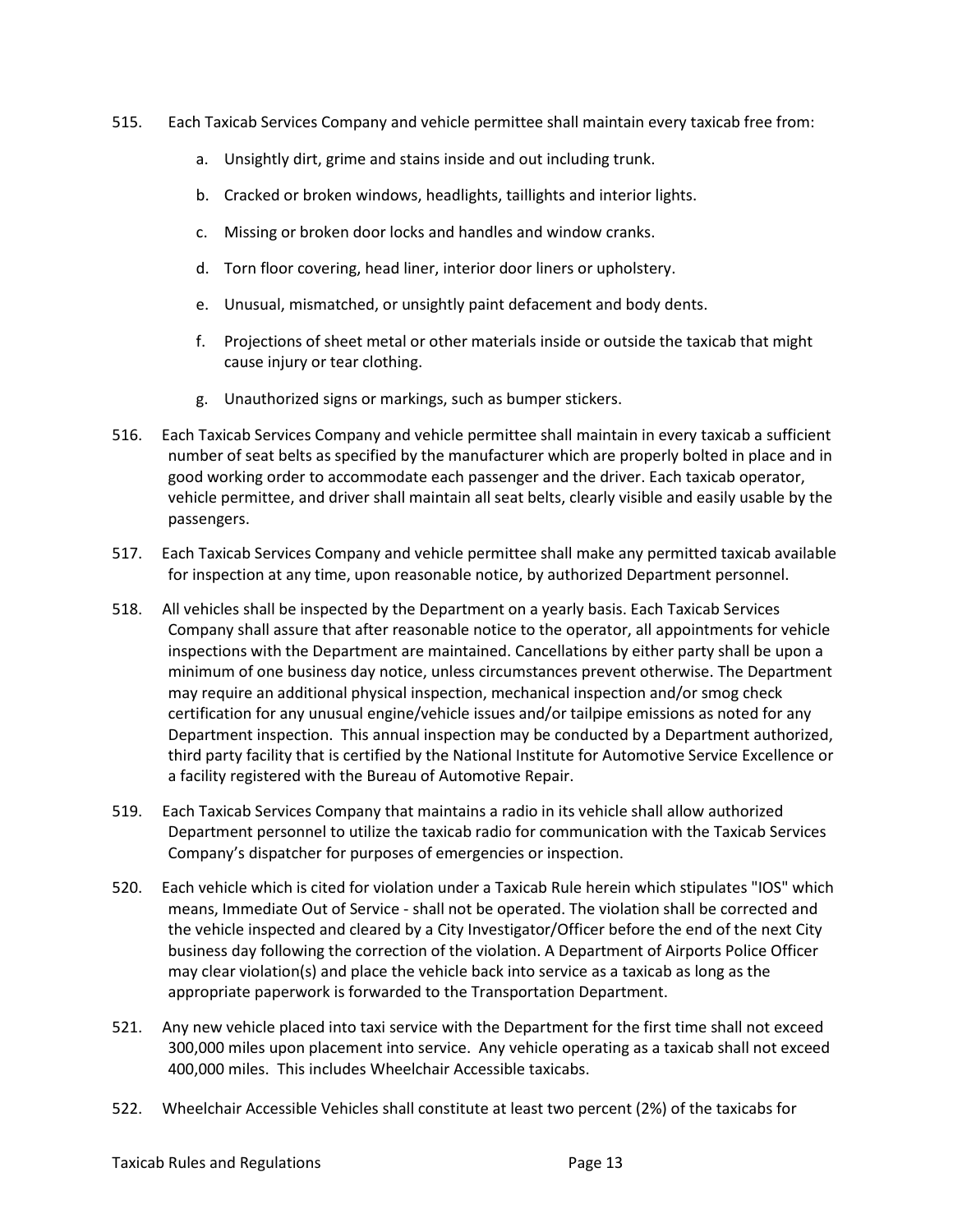which the Taxicab Services Company is providing branding and administrative services.

- 523. The Taxicab Services Company shall have in place and continuously keep up to date all inspection, preventative maintenance and maintenance repair records for each taxicab and make these records available to the Department for review upon request.
- 524. Each Taxicab Services Company shall assure at all times the lights, brakes, tires, steering, and seatbelts are working properly, that the air conditioning, heating and defrosting systems are maintained and in good working order and that evidence of vehicle insurance or financial responsibility is carried in the vehicle.
- 525. Each Taxicab Services Company and vehicle permittee shall post the name of company and cab number in raised characters and Grade 2 Braille on a permanent sign inside the rear seating area of the taxicab. The following specifications shall be used:

**Text**: The raised characters and Braille translation shall consist of the name of the taxicab company alone (without such terms as "Cab", "Taxi", "Company", "Inc.") followed by the number. The insignia or designation emblem for a number shall be omitted in raised print, but included in the Braille translation.

**Finish and Contrast:** Sign background and raised characters shall have a non-glare finish. Characters shall be white, light yellow, or off-white with pastel tint on a black background.

**Raised Characters**: Raised characters shall be raised 1/32 inch minimum above their background. Characters shall be uppercase, sans serif. Characters shall not be italic, oblique, script, highly decorative, or of other unusual forms. Character width shall be 60 percent minimum and 100 percent maximum of the height of the character, with the width based on the uppercase letter "O" and the height based on the uppercase letter "I" Character height shall be 5/8 inch minimum and 2 inches maximum. Characters shall have a stroke thickness of 10 percent minimum and 20 percent maximum of the height of the character. Characters shall be solid rather than hollow.

**Braille**: Braille shall be Grade 2 and shall follow specifications for Braille in CBC Title 24 as follows: Distance between two dots in same cell - center to center 1/10th inch (0.100); Distance between dots 4, 5, 6 in one cell and dots 1, 2, 3 in following adjacent cell - center to center, 2/10th inch (0.200); Height of dot - 1/40th inch (0.025). Dots shall be rounded and solid rather than hollow. Braille shall be located flush left below raised characters, with a distance of 2 inch between base of raised characters and top of Braille cells.

**Installation**: Sign shall be mounted on right side of armrest of rear passenger seat with raised characters and Braille facing the right-hand side of the passenger, or in a location designated and approved by the Department.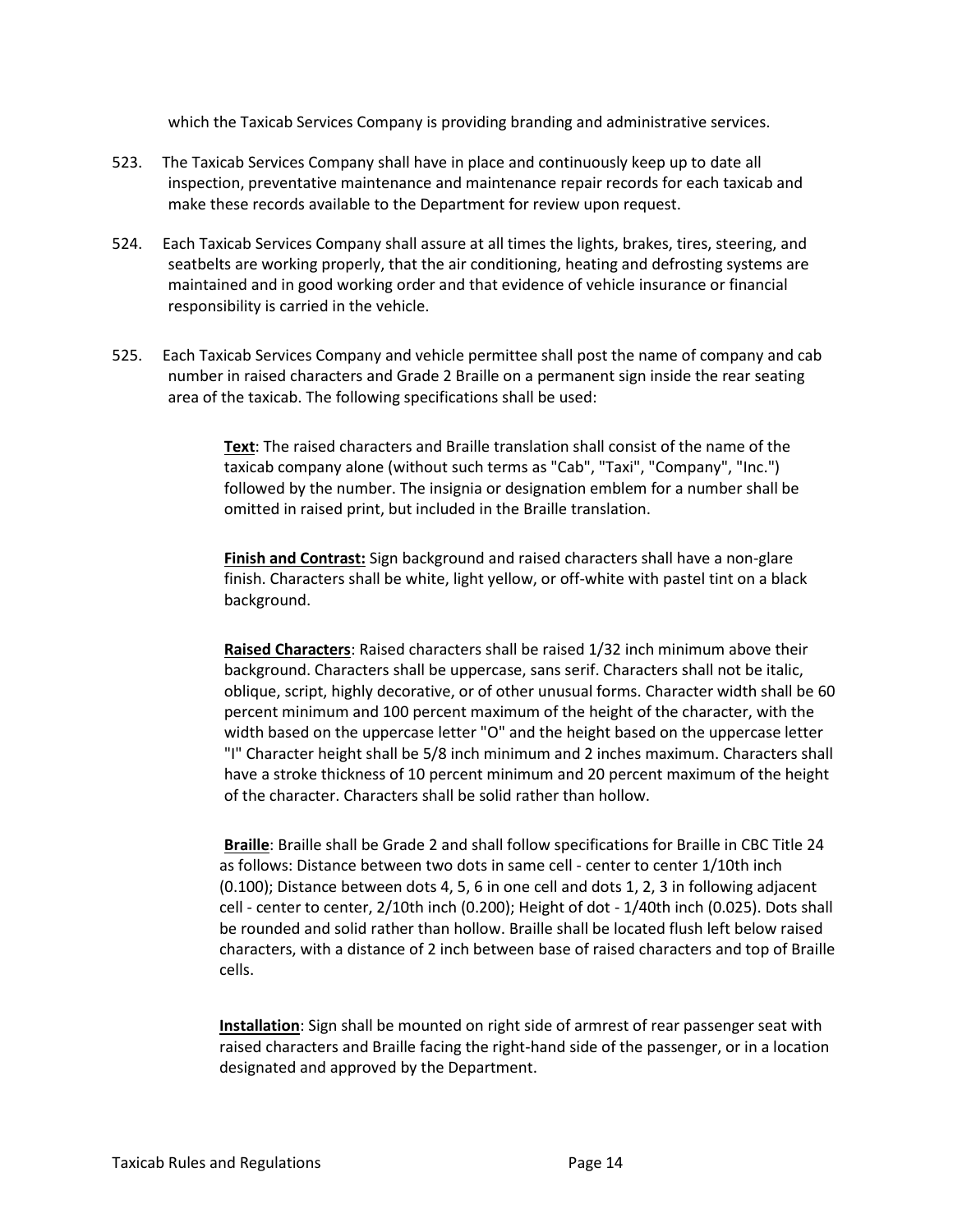- 526. The Department-approved regular maintenance or inspection intervals shall not be exceeded by more than 7 days or 1000 miles past the due date for inspection, whichever is sooner.
- 527. When a vehicle has not passed annual inspection by the Department due to vehicle deficiency, it must be scheduled for a vehicle re-inspection on a new date or time or taken out of service.
- 528. Each Taxicab Services Company and vehicle permittee shall ensure that the customer service comment sign, as approved by the Department, is placed in each vehicle on either the safety shield directly behind the driver, or, in the case of a vehicle exempt from the safety shield requirement, on the inside of a window readily visible to passengers, or accessible to the passenger electronically. Customer service signs shall be required unless otherwise authorized by the Department or the Board.
- 529. Any problem causing the "check engine" light to be illuminated when the vehicle motor is running must be corrected within two business days or the vehicle may be removed from service and penalties assessed or the vehicle may be taken out of service until repairs are made and the vehicle reinstated subject to inspection.
- 530. Each Taxicab Services Company and vehicle permittee shall maintain a taximeter or soft meter capable of printing, emailing, or texting a receipt for all trips provided.
- 531. Taxi meters shall be accurate and in good working condition. The meter shall not be installed in a way that makes it possible to tamper with the rate setting mechanisms; and it shall not be equipped with unapproved devices attached to any part of the meter or its wiring harness.
- 532. The taximeter's installation and operation shall be in compliance with all laws and statutes of the City and State. Possession of a fraudulent or false taximeter is prima facie evidence of the intention to violate the law pursuant to California Business and Professions Code Section 12510.

## **SECTION 600 - DRIVER PERMIT REQUIREMENTS - NEW PERMITS**

- 601. An applicant who previously held a Driver Permit and whose Permit was canceled, and not overturned by appeal, must cure the cause of the cancellation and apply for a new permit and meet all of the following requirements for a new permit.
	- a. An applicant who previously held a Driver Permit and whose Permit was revoked and overturned by appeal, and applying for a new permit must meet all of the requirements for a new applicant and such other conditions as the Board may impose.
	- b. An applicant for a driver permit shall file with the Department an approved application form, signed by an authorized agent of the Taxicab Services Company, containing all current information required by the rules and regulations of the Board together with the required application fee, an approved controlled substance test result or program certificate current to within 30 days, and a Medical Report, if required and available to remain on file with the Department. An applicant must furnish acceptable proof of United States Citizenship or other acceptable proof of right to work in accordance with Employment Eligibility Verification standards as set by the United States Department of Homeland Security U.S. Citizenship and Immigration Services (USCIS) Form I-9.
	- c. Upon notification signed by an officer of the Taxicab Services Company of withdrawal of signature at any time during the term of a taxicab driver permit, or notification of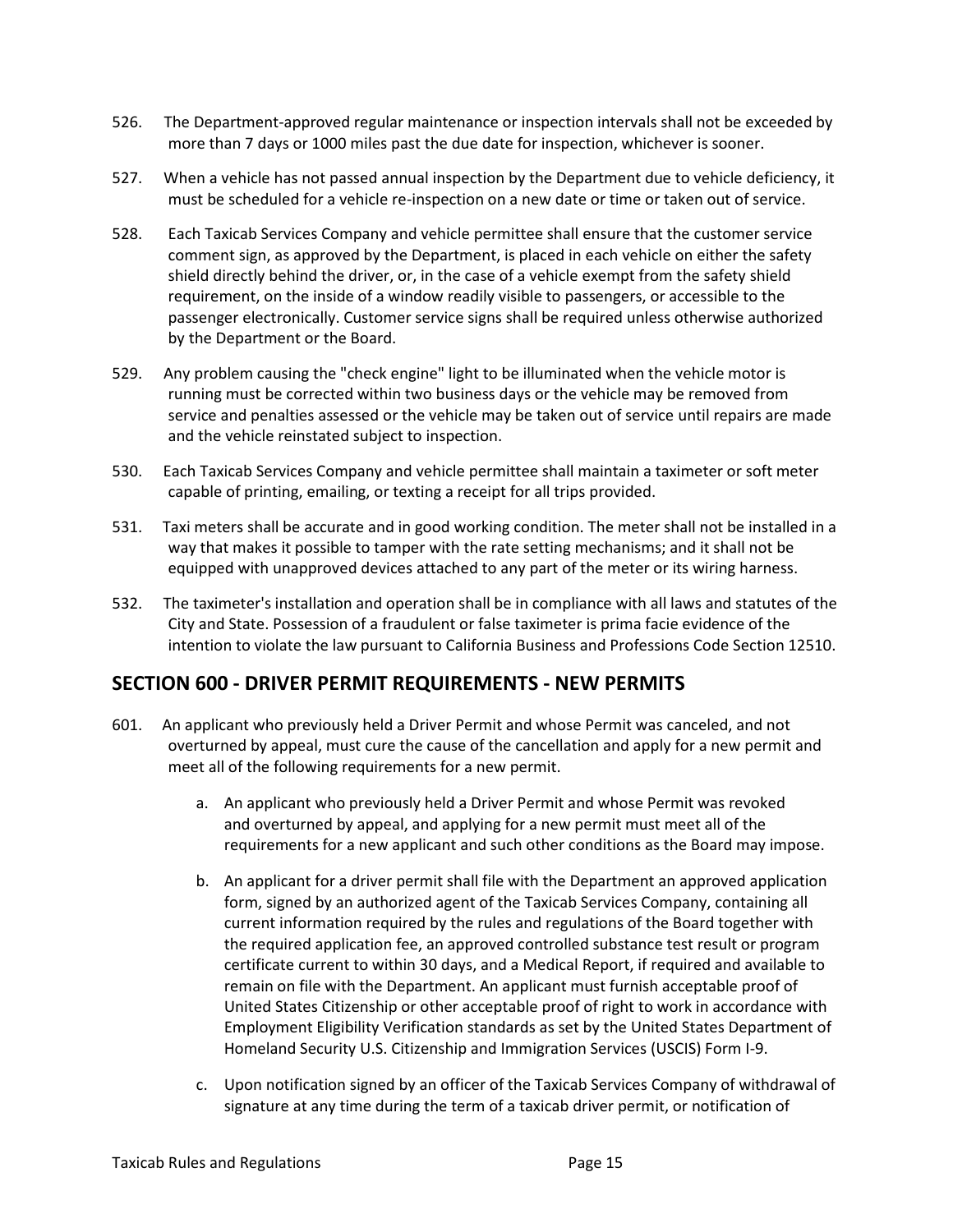termination of any driver as required by Rule 205, the permit shall be immediately turned in to the Department.

- 602. Driver permits remain the property of the City and shall be surrendered upon request.
- 603. An applicant shall be a minimum of 18 years old.
- 604. An applicant shall possess a current California Driver's License, Class C or above.
- 605. An applicant shall not be afflicted with either a physical or mental incapacity that would preclude him/her from safely operating a taxicab and performing the duties normal to such profession. The applicant may be required to submit a Medical Report and have a valid medical certificate if their application or observation by Department staff indicates a physical or mental affliction. In such a situation, the applicant for a driver permit may be granted a temporary permit for 30 days pending receipt of a valid medical certificate. Upon submission of the valid medical certificate and acceptance by the Department, a regular permit shall be issued to an applicant. (Medical certificate requirements shall be in accordance with CVC 12804.9(a)(2) as required for vanpool vehicle drivers and are renewable every two years.)
- 606. An applicant shall be fingerprinted for a California Department of Justice and Federal Bureau of Investigation criminal record check.
- 607. An applicant shall be denied a new permit if he/she is required to register as a sex offender under Section 290 of the Penal Code or if he/she has been convicted of a felony involving: any type of sexual offense; the manufacture, possession for sale, transportation, or distribution of narcotics, controlled substances, or addictive or dangerous drugs; force, violence, threat or intimidation against persons; kidnapping; forgery, fraud, larceny, extortion, burglary, robbery or theft; credit card fraud; possession of firearm or dangerous weapon; resisting or obstructing a peace officer, public officer or emergency medical technician; or use of a taxicab or other vehicle for hire in the commission of a felony. Equivalent out-of-state violations shall be considered.
- 608. An applicant shall not have been convicted, during the preceding seven years, of any sexual offense; or of any offense relating to the use, sale, possession, transportation, manufacture or distribution of narcotics, controlled substances, or addictive or dangerous drugs; or of any act involving force, violence, threat or intimidation against persons; or of any act involving moral turpitude, including fraud or intentional dishonesty for personal gain; or of theft in either degree; or of any offense involving the possession of a firearm or dangerous weapon; or of any offense involving the solicitation or agreement to engage in or engagement in any act of prostitution; or of any act of resisting, delaying or obstructing a peace officer, public officer or emergency medical technician; or of any offense which results in a felony conviction. For the purposes of this rule, a subsequent change of plea or vacation of verdict and dismissal of charges pursuant to California Penal Code Section 1203.4 does not release the applicant from the penalties and disabilities resulting from the offense of which he or she has been convicted. Equivalent out-of-state convictions shall be considered.
- 609. An applicant shall have no record of habitual or excessive use or addiction to intoxicating beverages, narcotics, controlled substances or dangerous drugs. An applicant shall be denied a permit for a three-year period from the date of last test failure for two violations within a twelve-month period. An applicant shall be denied a permit if more than two violations have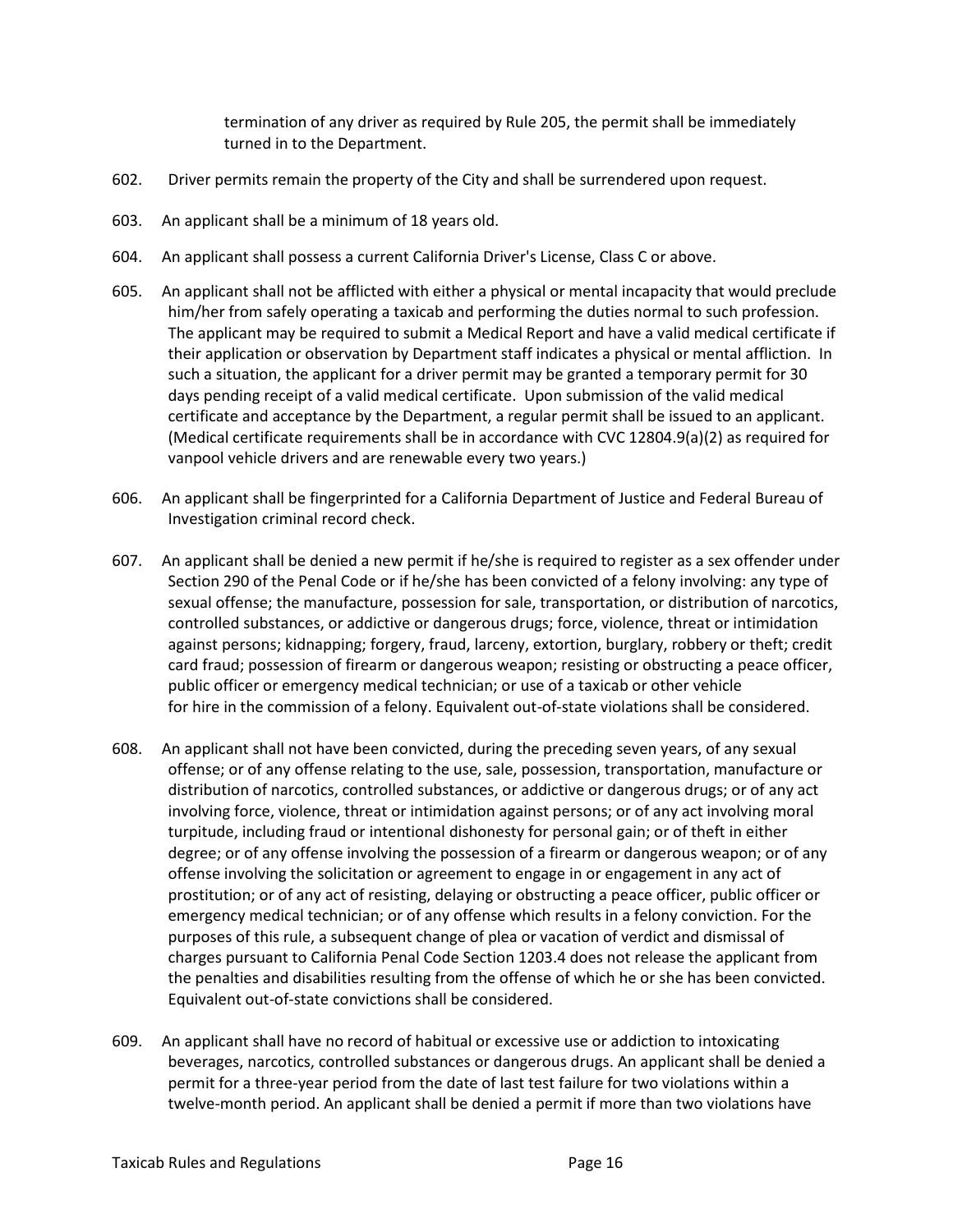occurred over any period of time.

- 610. An applicant shall be familiar with the Los Angeles area street and freeway system.
- 611. An applicant shall be able to locate, using a mapping device and/or GPS locations, street addresses, intersections, communities and points of interest in the Los Angeles area. Applicants shall be provided training by the Taxicab Services Company regarding the safe and efficient use of all in-vehicle routing equipment and devices.
- 612. An applicant shall be familiar with rules and regulations of the Board related to taxicabs.
- 613. An applicant shall be denied a new driver permit if he/she has ever been convicted of any of the following Vehicle Code Sections or equivalent out-of-state violations:

#### Description of Violation

- 20001 Hit and Run resulting in injury or death
- 20003 Hit and Run failure to identify yourself to police or victim injury or death involved
- 20004 Hit and Run death failure to report to police or CHP
- 23104 Reckless driving causing injury
- 23153 Driving while under the influence of alcohol or drugs causing injury to others
- 614. An applicant with a Department driver record shall be denied a driver permit if his/her Department driver permit violation record indicates any of the following:
	- a. More than five Board Taxicab Rule violations or a total of 22 or more days of suspension within the last year.
	- b. More than ten Board Taxicab Rule violations or a total of 30 or more days of suspension within the last three years.
	- c. Revocation of a City Driver Permit by the Board within the last three years.
	- d. Conviction during the preceding two years for commission of a crime while operating a taxicab or other vehicle for hire in the State of California.
- 615. An applicant shall be denied a driver permit if any portion of his/her application is found to be falsified. If the falsification is deemed to be willful and intentional, the applicant will not be allowed to reapply for a driver permit for a one year period from the time the falsification is first discovered. Should a repeat offense of falsification occur, the applicant will not be allowed to reapply for a driver permit for a seven-year period from the time the additional falsification is discovered.
- 616. Any applicant who is denied a driver permit based on the provisions of Section 600, may appeal such action to the Board according to the procedures stated in Section 900, provided the applicant submits a written request for a hearing within ten days of the denial.
- 617. An application for a new driver permit shall be denied if the applicant fails to submit all documentation required to substantiate his/her qualifications for the permit, or fails to pay any money due to the Department or otherwise resolve the matter to the satisfaction of the Department, by the deadline established by the Department.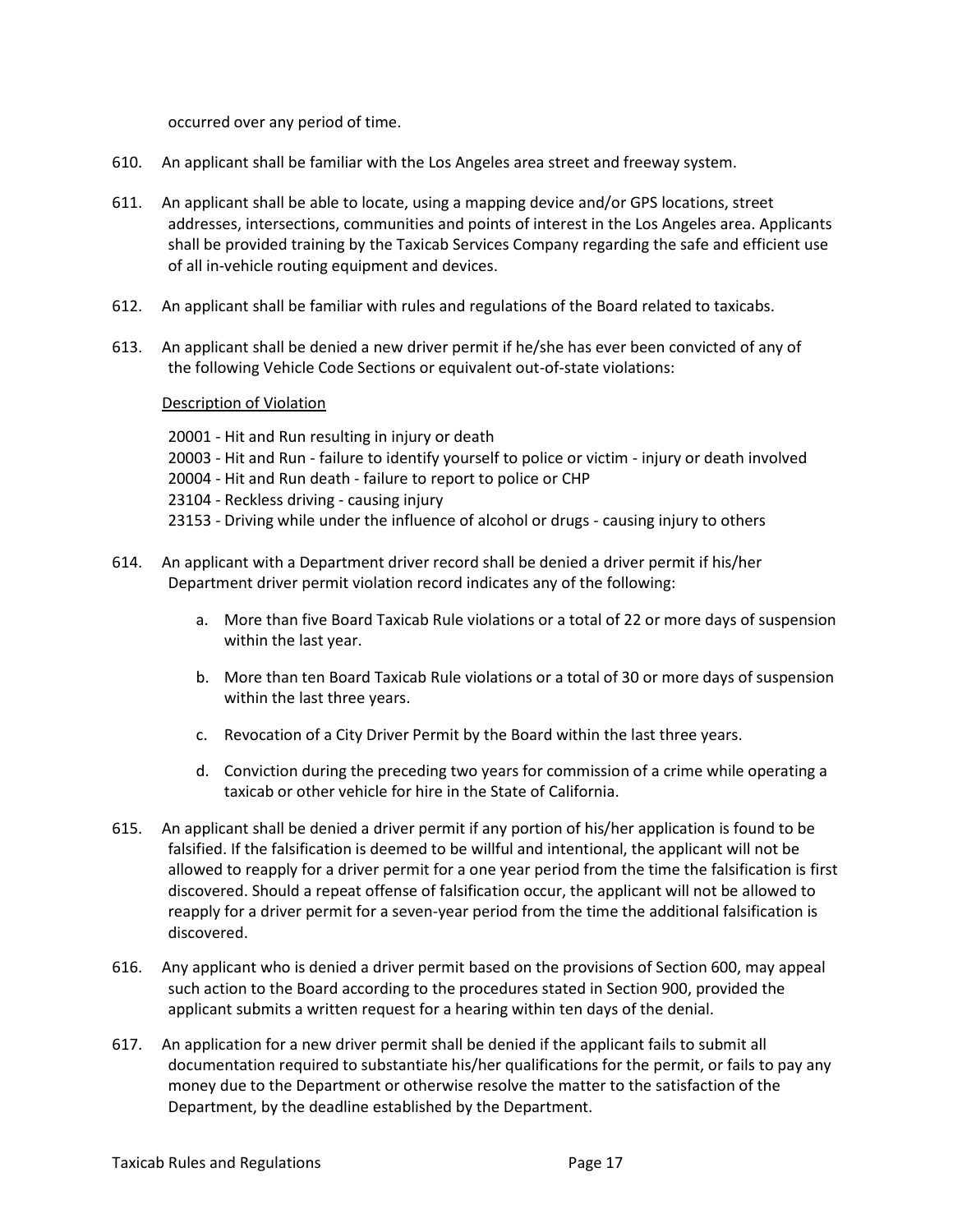618. A taxicab driver permit applicant who fails to attend a scheduled seminar shall not receive a permit until the seminar is completed. Failure to timely complete the seminar shall result in the driver being disqualified from receiving a permit.

## **SECTION 700 - DRIVER PERMIT REQUIREMENTS - RENEWAL OR REPLACEMENT**

An applicant for a renewal, transfer or replacement driver permit shall comply with all requirements herein.

- 701. A driver shall exchange the current permit for a replacement permit whenever the driver changes affiliation with a Taxicab Services Company. The Department shall not issue a new, renewal, or replacement permit without receiving the old permit first.
- 702. A driver shall submit the permit replacement fee with a completed application for a driver permit for a different Taxicab Services Company signed by his/her new Taxicab Services Company. Drivers shall submit an LAPD Lost or Stolen Report with the request to replace if their current permit was lost or stolen.
- 703. An applicant shall be denied a renewal or replacement permit driver permit if he/she has ever been convicted of any of the following Vehicle Code Sections or equivalent out-of-state violations:

#### Description of Violation

20001 - Hit and Run resulting in injury or death 20003 - Hit and Run - failure to identify yourself to police or victim - injury or death involved 20004 - Hit and Run death - failure to report to police or CHP 23104 - Reckless driving - causing injury 23153 - Driving while under the influence of alcohol or drugs - causing injury to others

- 704. An applicant shall be denied a renewal or replacement driver permit if their Department of Motor Vehicles (DMV) printout indicates any of the following within three years prior to their application:
	- a. A conviction within the last three years of any of the following Vehicle Code sections Description of Violation 20002 - Hit and Run - property damage, including vehicles 23103 - Reckless driving - no injury 23152 - Driving while under the influence of alcohol or drugs - no injury 23220 - Driver drinking alcoholic beverage while operating motor vehicle on highway
	- b. More than five moving violations within the last three years, or more than two violations within the last year.
	- c. More than three chargeable vehicle accidents within the last three years or more than two within the last year.
- 705. An applicant shall be denied a renewal or replacement driver permit if his/her Department driver permit violation record indicates any of the following: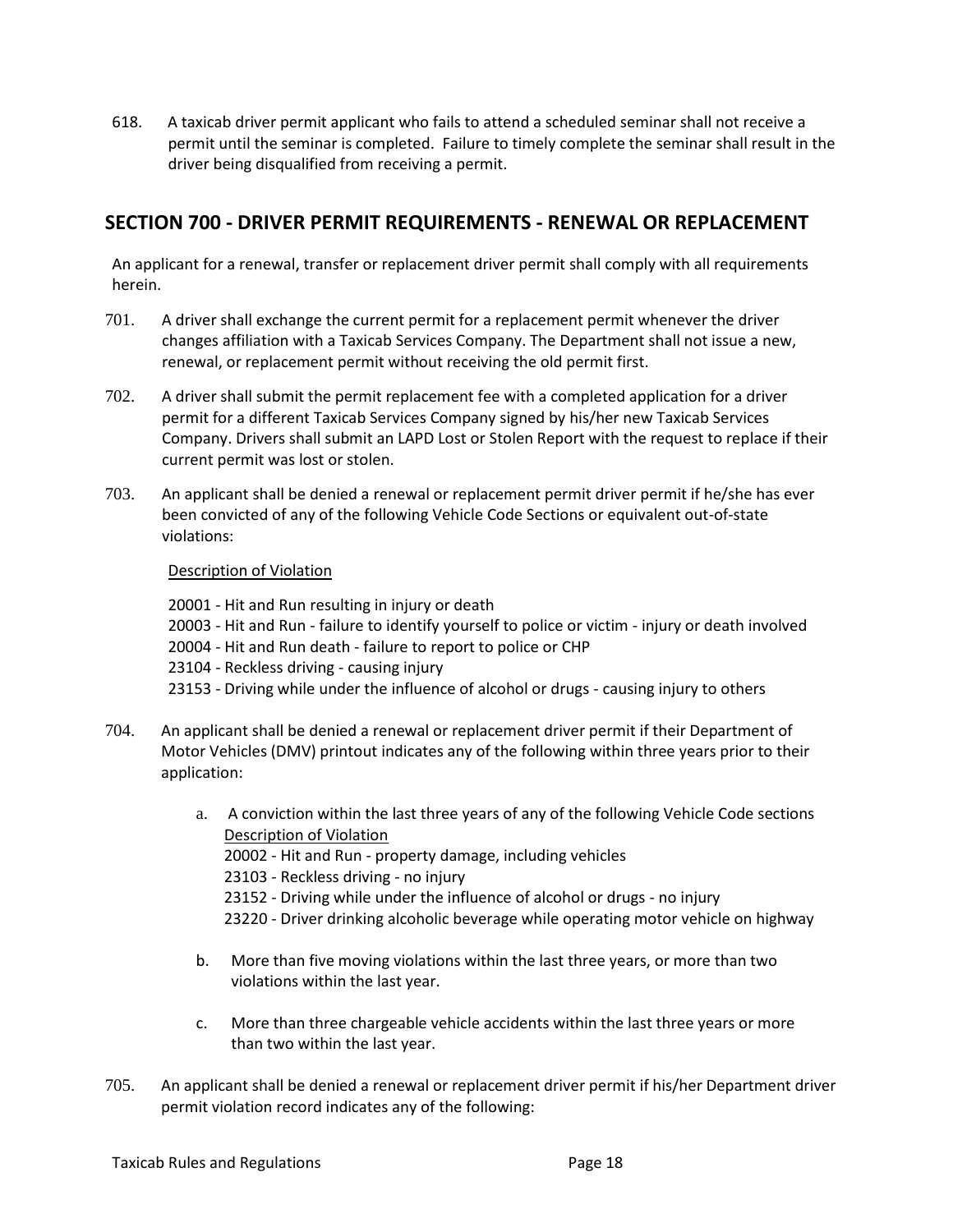- a. More than five Board Taxicab Rule violations or a total of 30 or more days of suspension within the last year.
- b. More than ten Board Taxicab Rule violations or a total of 40 or more days of suspension within the last three years.
- c. Conviction, during the preceding two years, for commission of a crime while operating a taxicab or other vehicle for hire in the State of California.
- 706. If a Driver's application is found to be falsified, his/her driver permit shall be canceled by the Department; and the applicant may appeal such action to the Board according to the procedures stated in Section 900, provided the applicant submits a written request for a hearing within ten days of the cancellation. If the falsification is deemed to be willful and intentional, the applicant will be prohibited from reapplying for a driver permit for a period of one year from the time the falsification is first discovered. Should a repeat offense of falsification occur, the applicant will be prohibited from reapplying for a driver permit for a period of seven years from the time the additional falsification is discovered. If the alleged falsification relates to a conviction that was disclosed in a previous application from which the driver received a permit, then the failure to disclose in the latest application will be deemed unintentional and the driver will be given an opportunity to update his or her application without penalty.
- 707. Any applicant who is denied a driver permit may appeal such action to the Board according to the procedures stated in Section 900, provided the applicant submits a written request for a hearing within ten days of the denial.
- 708. An application for a renewal or replacement driver permit shall be denied if the applicant fails to submit all documentation required to substantiate his/her qualifications for the permit, or fails to pay any money due to the Department or otherwise resolve the matter to the satisfaction of the Department, either prior to the expiration of the permit being renewed or replaced or by the deadline established by the Department, whichever occurs later.
- 709. An application for a renewal driver permit may be submitted no earlier than 60 days prior to the expiration of the permit being renewed.

## **SECTION 800 - TAXICAB DRIVER RULES AND REGULATIONS**

- 801. A driver shall have in their immediate possession a valid California Driver License while in charge of or driving a taxicab and shall present license upon request.
- 802. A driver shall not be in charge of or drive a taxicab while their California driver's license is suspended or has expired.
- 803. A driver shall have a valid City Driver Permit issued by the Department, in their possession while in charge of or driving a taxicab.
- 804. A driver is responsible for making sure their driver permit accurately shows the driver's chosen affiliation(s) with a Taxicab Services Company or Companies. A driver may be affiliated with no more than two Taxicab Services Companies at the same time. A driver may not drive a taxicab associated with any Taxicab Services Company unless said company is shown on the driver's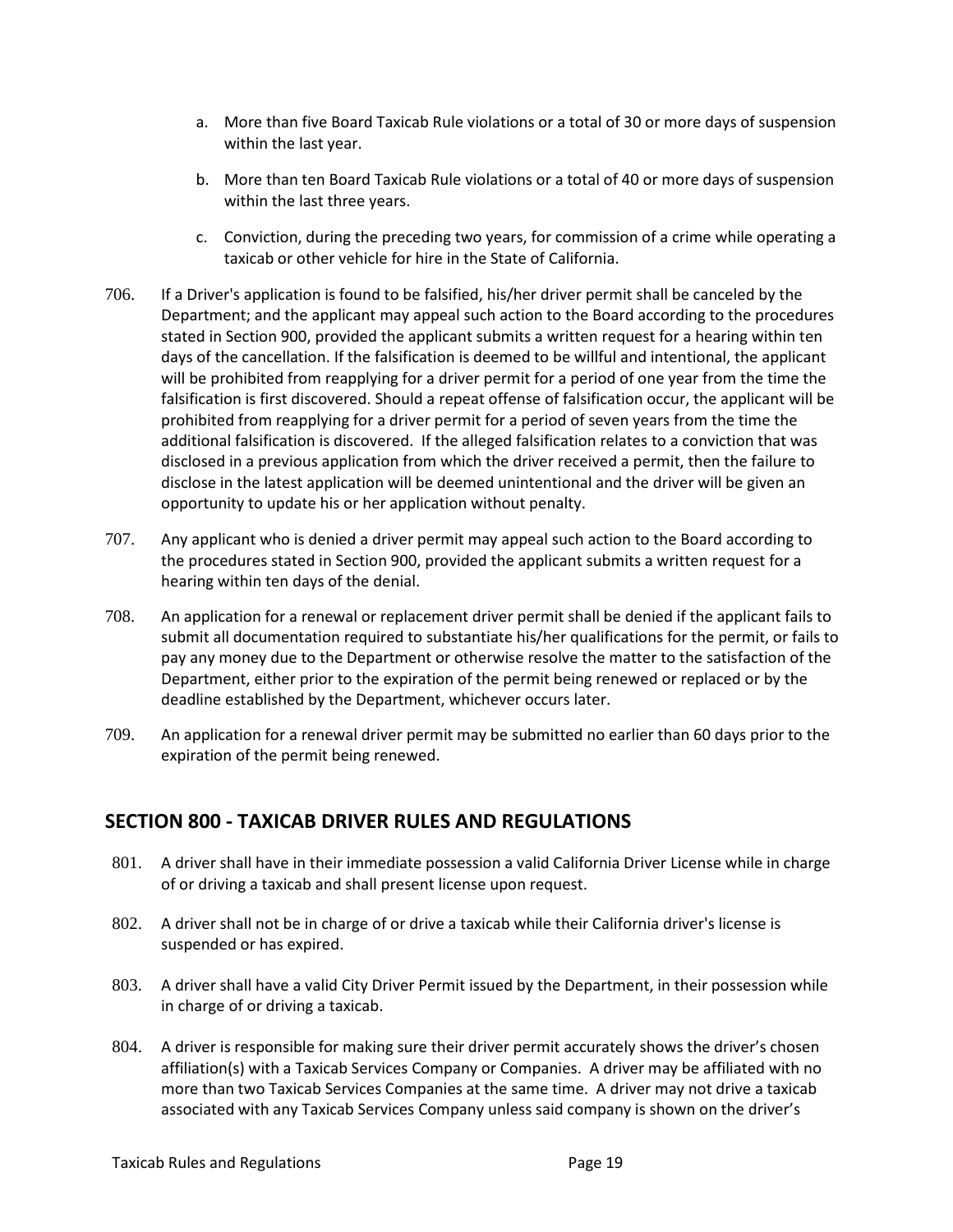permit.

- 805. A driver shall not be in charge of, or drive a permitted taxicab while their City driver permit is suspended.
- 806. A driver shall not use another person's City driver permit for any reason.
- 807. A driver shall return an invalid City Driver Permit to the Department.
- 808. A driver of a permitted taxicab vehicle shall not knowingly allow the unauthorized use of the City permitted taxicab. This includes the following:
	- a. Allowing the use of a permitted taxicab by another City permitted taxicab driver that has not been authorized by the Taxicab Services Company or vehicle permittee to drive for the taxicab.
	- b. Allowing the use of permitted taxicabs by a non-permitted individual.
	- c. The City driver permit is non-transferable and is not to be duplicated.
- 809. A driver shall at all times drive or park the taxicab:
	- a. In a safe, careful and prudent manner.
	- b. In compliance with City traffic regulations.
	- c. In compliance with provisions of the California Vehicle Code.
- 810. A driver shall not engage in any unlawful act such as:
	- a. The commission of a felony.
	- b. Pandering.
	- c. Immoral acts.
	- d. Assault or battery.
	- e. Reckless driving.
	- f. Drunk or impaired driving.

For purposes of this rule, no violation may be charged by the Department unless there is a conviction by a court of competent jurisdiction. No penalty will be assessed against the Taxicab Services Company unless evidence indicates that the Company and/or the Vehicle Permittee was aware of such unlawful acts and allowed the driver to continue driving with that operator. A driver may be taken out of service immediately while the Department investigates such charge(s).

- 811. The driver shall not drink an alcoholic beverage while on duty nor have in possession an open container of any alcoholic beverage.
- 812. A driver shall not buy or sell alcoholic beverages while on duty.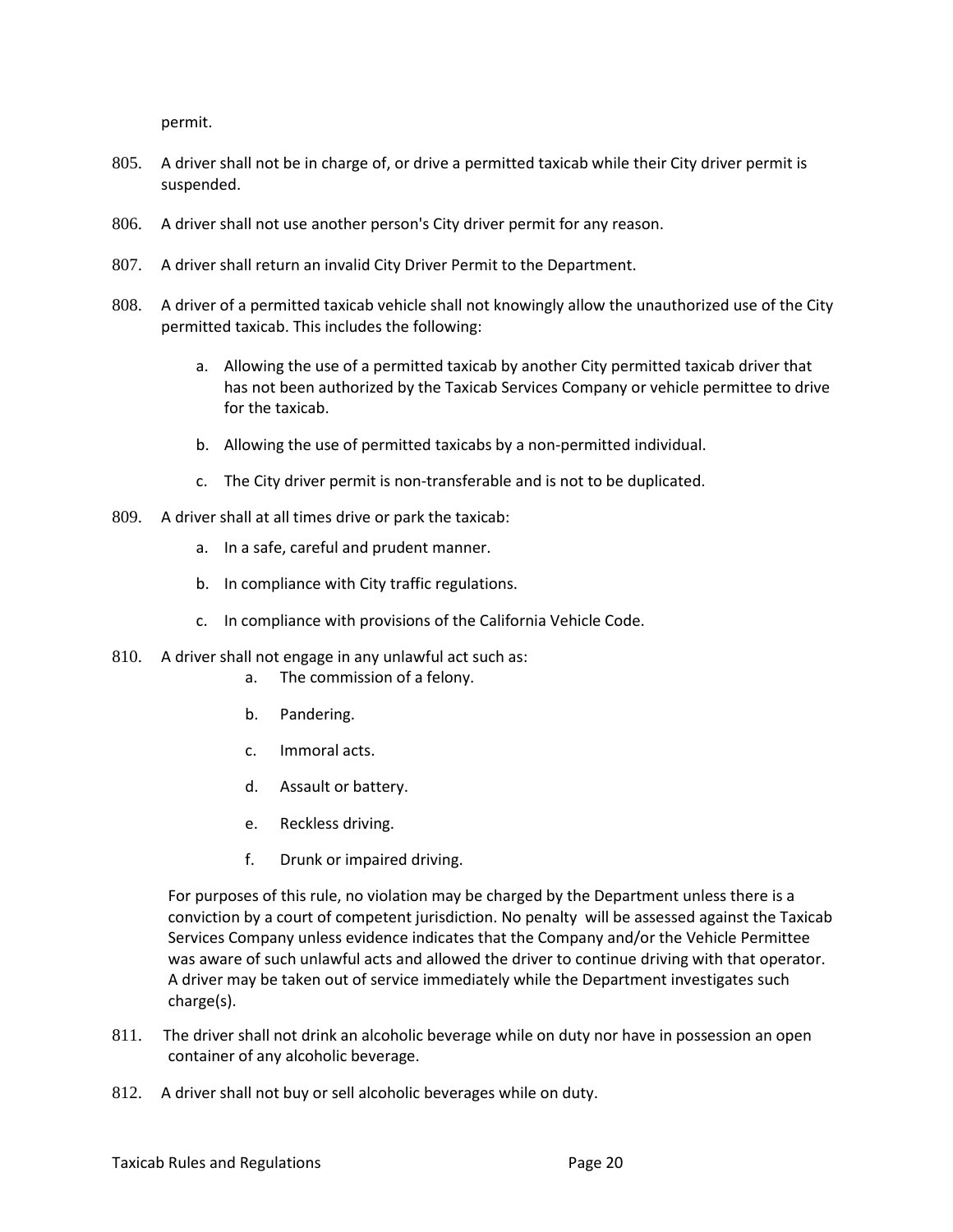- 813. A driver shall not be on duty under the influence of an alcoholic beverage, intoxicating liquor or any drug which may impair driving ability.
- 814. A driver and/or passenger shall not smoke, or use an electronic smoking device, while seated in the taxicab at any time.
- 815. A driver shall not knowingly use, sell, handle or transport illegal narcotics at any time.
- 816. A driver shall not drive a taxicab which is in an unsafe operating condition.

Examples of unsafe operating conditions are: bald tires; missing fuel tank caps; inoperable or inadequate windshield wipers; broken or inoperable head or tail lamps; inoperable horn; defective or inadequate brakes; missing, defective, inoperable seat belts, or missing interior trunk release. This list is intended as an informational guideline and does not consist of all potentially unsafe operating conditions. Furthermore, A driver shall ensure that at all times the air conditioning, heating and defrosting systems are in good working order and that evidence of financial responsibility is carried in the vehicle.

- 817. A driver shall not operate a taxicab that contains a taximeter which is not properly sealed. Taxi soft meters must be:
	- a. Programmed remotely by an authorized representative.
	- b. Password protected.
	- c. Taxi drivers may not access or program soft meters in their taxis.
	- d. Meters shall be sealed as required by the Department of Weights and

Measures.

- 818. A driver must enter the passenger's destination into the taximeter system to obtain the rate of fare prior to the start of the trip and must adhere to the fare generated by the taximeter system regardless of route taken.
	- a. A driver may deviate from the upfront fare if the passenger adds a new destination to the trip.
	- b. If the passenger refuses to give a destination, the driver may operate the taximeter in its normal fashion without giving an upfront price.
- 819. A driver shall, while on standby and at the passenger's request, remain at an agreed upon safe and legal location with the taximeter activated until the passenger returns or otherwise dismisses the taxicab.
- 820. A driver and the Taxicab Services Company shall equally assure that the meter shall not contain any unauthorized rates or extra charges which can facilitate the perpetration of a fraud. A Taxicab Services Company penalty assessment may be reduced or waived dependent upon the Taxicab Services Company cooperation and assistance provided in detecting and notifying the City of potential tampering and fraudulent activities.
- 821. A driver shall assure that the meter reading is visible to any passenger at all times.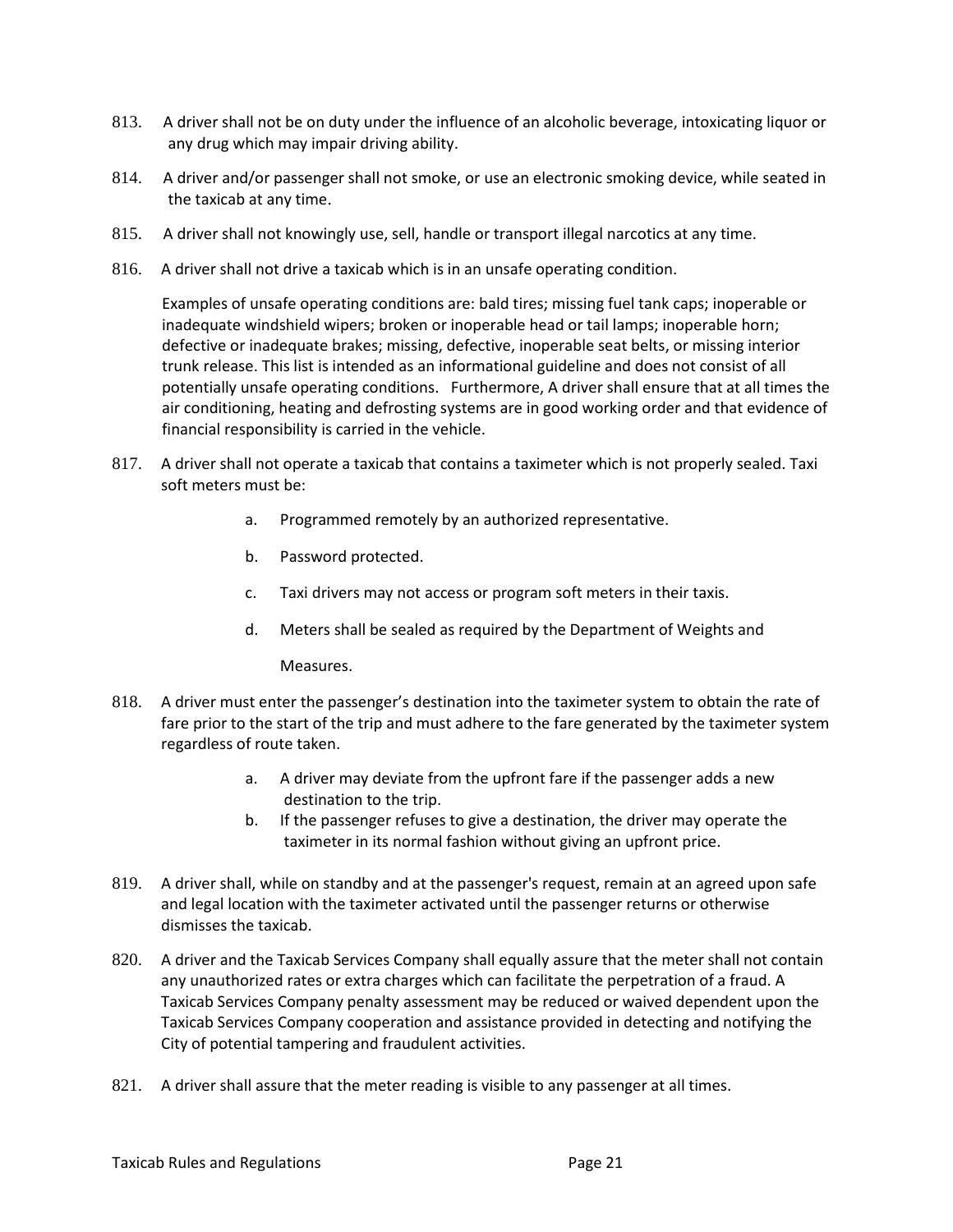- 822. A driver shall maintain the interior and the exterior of the taxicab in a clean condition, sanitary and in good repair.
- 823. If not equipped with an approved cellular system or similar technology, a driver shall have the dispatch radio tuned to the Taxicab Services Company's assigned radio frequency and/or be connected to the computer dispatch system at all times. A driver shall assure that the radio is audible and/or the computer dispatch system is on at all times the cab is available for service.
- 824. A driver shall maintain current enrollment in the controlled substance and alcohol testing program authorized for the Taxicab Services Company. Any "positive, failure to test" or failing test result shall lead to suspension or revocation of the permit. Failure to comply with a test requirement shall be considered as a test failure in addition to a "positive" test result.
	- a. Failure to maintain enrollment in the drug and alcohol testing program will result in a cancellation of the permit.
	- b. A driver may be reinstated, after completion of rehabilitation and return to duty testing, if the number of test failures for drug and/or alcohol is no more than one in a twelve month period and less than three total. More than one test failure result for drug and/or alcohol use within a twelve month period shall be considered excessive and shall disqualify an applicant for a driver permit, for a period of three years from the last incident of a test failure result. More than two test failure results for drug and/or alcohol use within any period of time shall be cause for permanent permit revocation.
- 825. A driver shall provide prompt, efficient service and be courteous at all times to the general public, other City-permitted taxicab drivers, and to City Investigators/officers. Minor discourtesies may be forgiven. Unwanted conversation, verbal abuse and/or profanity shall be punished accordingly. **Discriminatory based discourtesies shall result in permit revocation.** The citing Investigator/officer shall provide a supplemental written report of the incident including the names, addresses and/or telephone numbers of all witnesses. Drivers whose permits are revoked for discrimination shall submit evidence of enrollment and passing of a recognized class in Anti-discrimination training when applying for a new driver permit. If verbal abuse and/or profanity escalates into physical abuse, threatened or otherwise, or to throwing objects, such discourtesies shall be punished accordingly.
- 826. A driver shall not perform mechanical maintenance on the vehicle while in a taxicab zone.
- 827. A driver in a taxicab zone shall not leave the taxicab unattended except to assist a passenger or for restroom breaks.
- 828. A driver shall occupy a taxicab zone only when available for hire.
- 829. Drivers shall not initiate, encourage, or enter into any financial agreement with any hotel door person to direct potential passengers to their taxicab alone.
- 830. Only the "first-up" driver may solicit a passenger at a taxicab zone or taxicab stand.
- 831. A driver may not solicit a passenger away from any other cab in line.
- 832. A driver shall not use any other person to solicit passengers.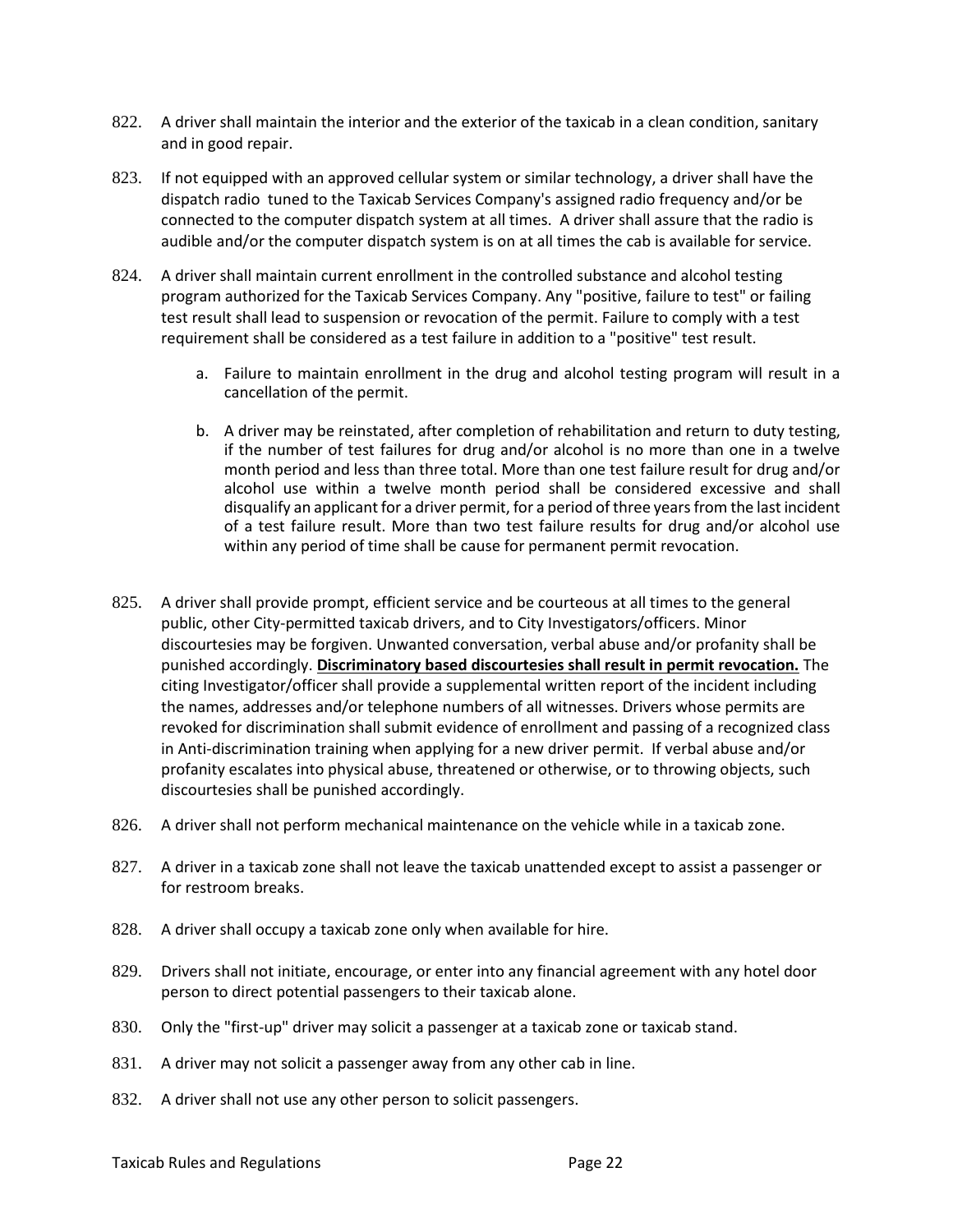833. A driver shall not refuse to transport any person except for the following reasons:

a. driver has already been dispatched on another call;

b. passenger is acting in a disorderly or threatening manner, to causes the driver to reasonably believe that his/her health or safety, or that of others, may be endangered.

c. there is a reasonable expectation that passenger may cause the taxicab to become stained or pungent smelling;

- d. passenger requires the use of a litter or stretcher;
- e. passenger cannot, upon request, show ability to pay fare; and
- f. driver is occupying a taxicab stand or zone pursuant to Board conditions.

#### **Pursuant to Board Order 079, Discriminatory based discourtesies, trip refusals, or passenger dismissals shall result in permit revocation.**

- 834. A driver shall not request payment of taxicab fare in advance of delivery of passenger to desired location except that a deposit up to the estimated amount of the fare may be collected in advance to show ability to pay.
- 835. The Driver shall not require a cash payment for any trip.
- 836. A driver shall immediately notify the Taxicab Services Company of any incident of service refusal and note the time, date, supervisor's name and other details of the incident.
- 837. A driver shall not transport more passengers or luggage than the number of seatbelts available or the taxicab capacity will safely or legally allow.
- 838. Unless requested by the passenger, a driver shall not attempt to refer the passenger to another taxicab or means of transportation.
- 839. A driver shall not dismiss or discharge any passenger at a point other than the requested destination without adequate cause. If this occurs, the driver shall discharge the passenger only at a safe, well-lit place convenient to public transportation. **Discriminatory based dismissals or discharges shall result in permit revocation.**
- 840. A driver shall immediately notify the Taxicab Services Company of any incident of passenger discharge and record the time, date, supervisor's name and other details of the incident into the company's record keeping system.
- 841. A driver shall not accept any additional passengers, while the taxicab is engaged, without the consent of the fare paying occupants of the taxicab, except in the case of a driver participating in a shared-ride program approved by the Department.
- 842. A driver shall not request, demand, arrange for or collect any compensation in an amount greater than the taxicab rate applicable to the service provided. For any overcharge involving fraudulent Cityride scrip or credit/debit card activity, the penalty shall be revocation.
- 843. A driver shall use the shortest, most economical and most direct available route on all trips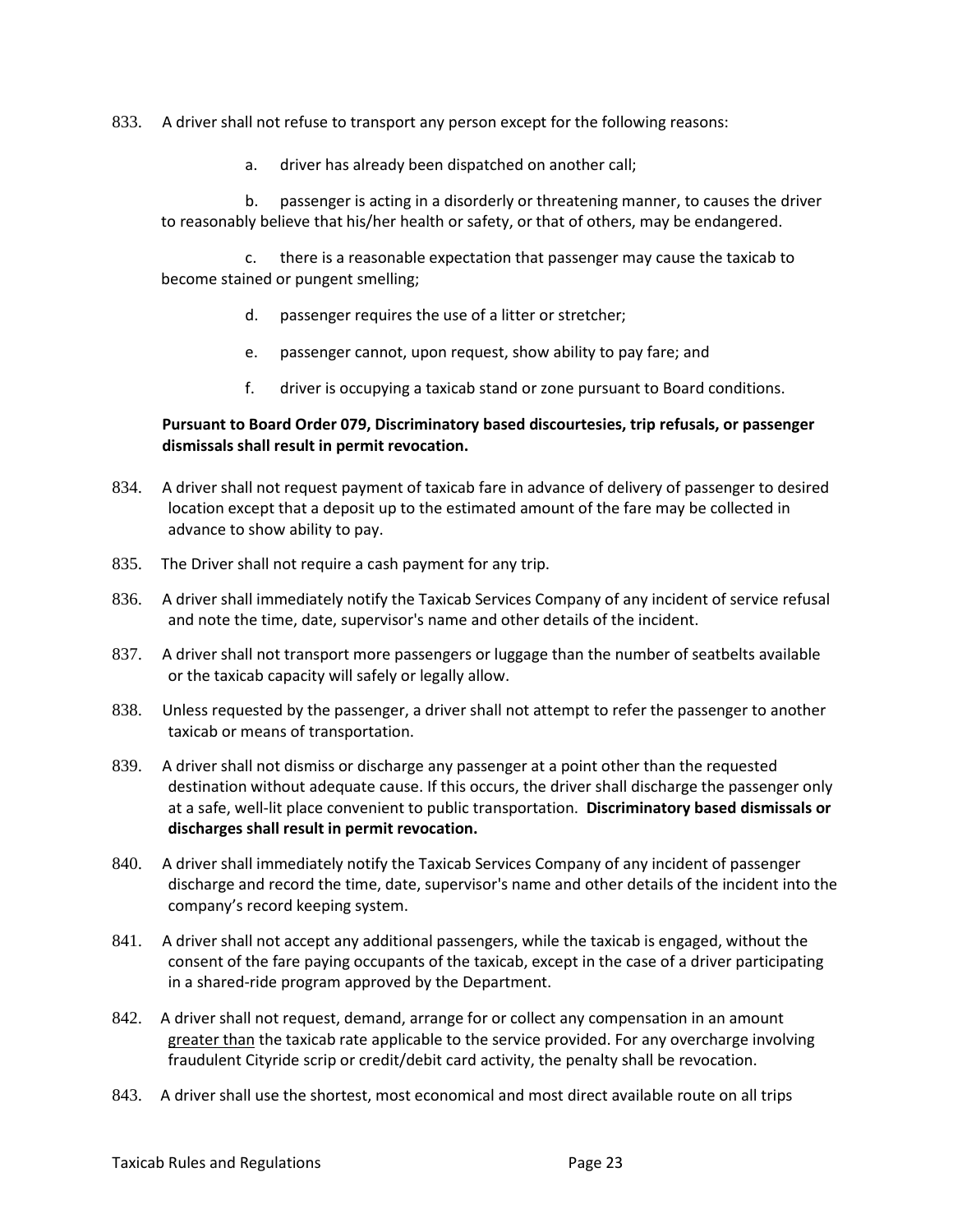unless otherwise specifically approved by the passenger.

- 844. A driver shall not unnecessarily and without consent, change the destination of a passenger.
- 845. A driver shall not refuse to transport wheelchairs, packages, luggage and animals as follows:
	- a. The driver shall not refuse to transport in the taxicab any passenger's wheelchair, which can be folded and placed in either the passenger, driver or trunk compartment of a taxicab; groceries or packages when accompanied by a passenger; personal luggage, possessions, or small pets in carriers. The driver shall not be required to transport any article which would cause the taxicab to become damaged, stained or pungent smelling.
	- b. A driver shall not refuse to transport in the taxicab any passenger's service animal without justification or intentionally interfere with the use of a service animal by harassing or obstructing the user or his/her service animal.

The Americans with Disabilities Act (ADA) defines a service animal as any guide dog, signal dog, or other animal individually trained to provide assistance to an individual with a disability.

- 846. A driver shall assist a passenger by placing luggage, packages and wheelchairs in and out of the taxicab when requested.
- 847. A driver shall assist a passenger in and out of a taxicab when requested, provided the driver is not required to lift the passenger.
- 848. A driver shall not engage child safety locks on the passenger doors at any time.
- 849. A driver shall inform the Taxicab Services Company immediately and turn over to the proper person, as soon as practicable, all found articles of property or baggage left by passengers in the driver's vehicle.
- 850. Upon request, a driver shall give the passenger making a payment an accurate and legible receipt that's printed by the taximeter for each trip provided. A printed or electronic receipt shall display trip information as designated by the Department, including, but not limited to, company name, vehicle number, date and time the trip began, date and time the trip ended, trip number, distance traveled, fare amount, any extra charge applied, and company phone number.
- 851. A driver shall not permit anyone who is not a passenger to sit in the taxicab while driver is on duty except under specific procedures which have been authorized and pre-approved by the Department.
- 852. A driver shall immediately comply with all lawful requests, orders and directives issued by any of the following properly identified persons:
	- a. Any Transportation or Airport Commissioner of the City;
	- b. Any official or employee of the City Department of Transportation or Airports;
	- c. Any individual holding peace officer status with jurisdictional authority in the City;
		- d. Any elected official of the City.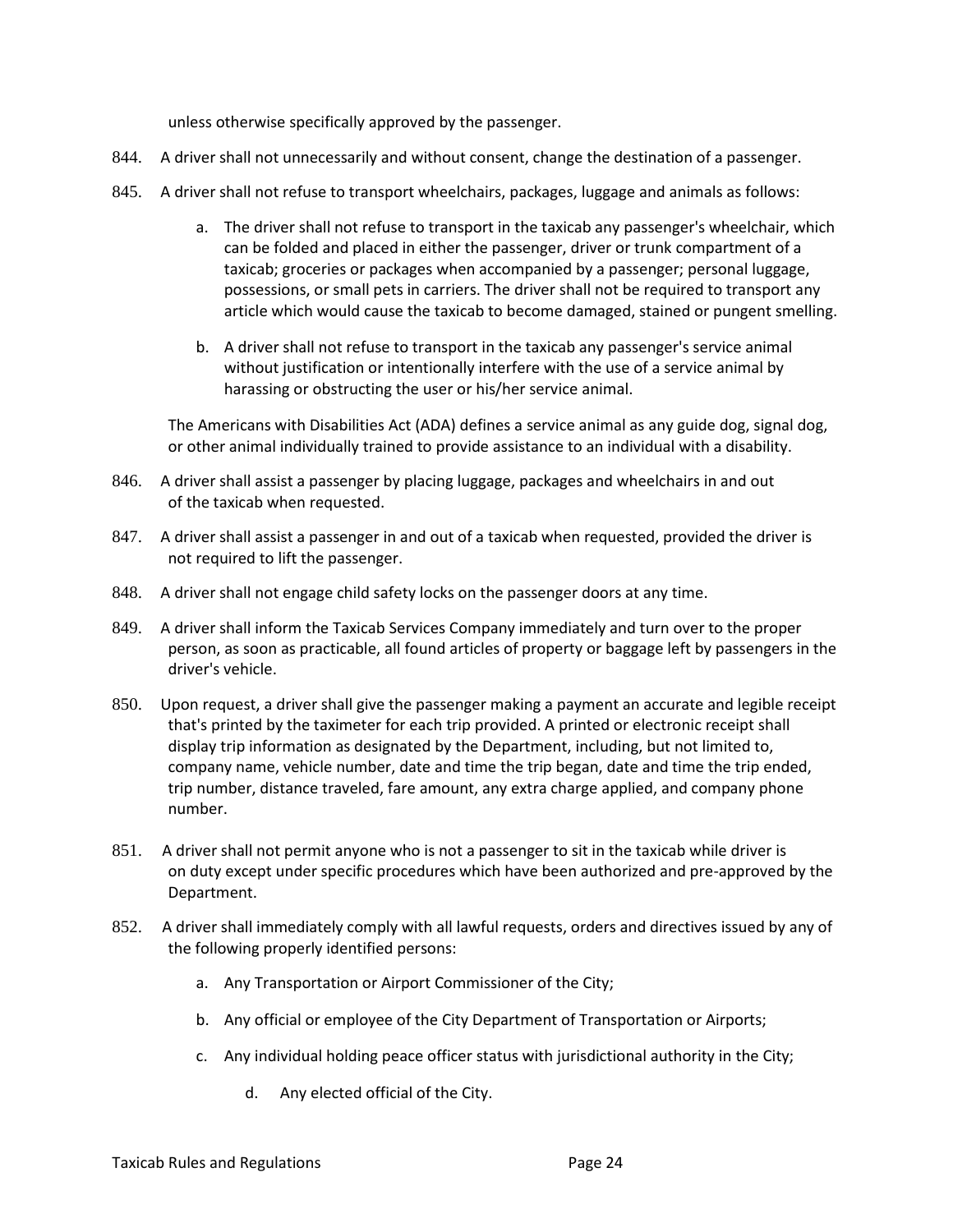- e. Any Agent or Employee of the Taxicab Services Company.
- f. Assault/battery on a public official shall result in revocation of permit.
- 853. A driver shall enter LAX only with bona fide fare paying passengers or a stand ticket 24 hours a day except when LAX Contractor, the Department of Transportation or the Los Angeles World Airports specifically request additional taxicabs.
- 854. A driver shall obtain a valid stand ticket from LAX Contractor in order to sit at a designated taxicab stand on World Way at LAX or other authorized staging area during the posted hours of operation.
- 855. A driver shall wear an Identification Card approved by the Board at all times while on duty. The driver shall prominently display his/her card on the upper left side of the outermost garment covering the driver's chest.
- 856. A driver shall ensure that the following information is kept current and correct at all times:
	- a. All information on the Identification Card.
	- b. The driver's mailing address on file with the Department.
- 857. A driver shall not give, offer or receive a bribe with the intent to affect an action which could be contrary to the rules and regulations of the Board, LAWA, LAX Contractor, the Los Angeles Municipal Code, the terms of a franchise or operating permit, or State law, or with the intent, or purpose, of having an agent or employee of the City not perform his or her duties relating to the regulation of taxicabs. Specifically, a driver shall not engage in such activity with any Department, LAWA or LAX Contractor personnel, other drivers or any other person in the position to influence the operation of the driver's taxicab.
- 858. A driver shall immediately read and sign the DOT "Hearing Notice" that he/she is issued when cited for a rule violation.
- 859. A driver shall pick up passengers on World Way at LAX only at designated taxicab stands, or other authorized staging or pick-up area, except when otherwise permitted by LAWA, LAX Contractor or Department personnel.
- 860. A driver shall operate a taxicab at LAX pursuant to the current LAWA-LAX Contractor established plans for controlling the number of taxicabs entering the Airport for passenger pickups.
- 861. A driver shall not drive any combination of vehicles defined in LAMC 71.00 for more than 10 consecutive hours nor for more than 10 hours spread over a total of 15 consecutive hours in any 24-hour period. Thereafter, such driver shall not drive any taxicab or other vehicle defined in LAMC 71.00 until eight consecutive hours have elapsed. Regardless of aggregate driving time, no driver shall drive more than 10 hours in any 24-hour period unless eight consecutive hours of off duty have elapsed; CVC 21702(a). This rule is not intended to restrict the leasing of taxicabs.
- 862. A driver who chooses to pay monetary penalties in lieu of serving a suspension shall pay the monetary penalties at the time he/she makes the choice or by the time specified by the Board when acting on an appeal.
- 863. At any time a driver's record or ability to operate a taxicab fails to meet the requirements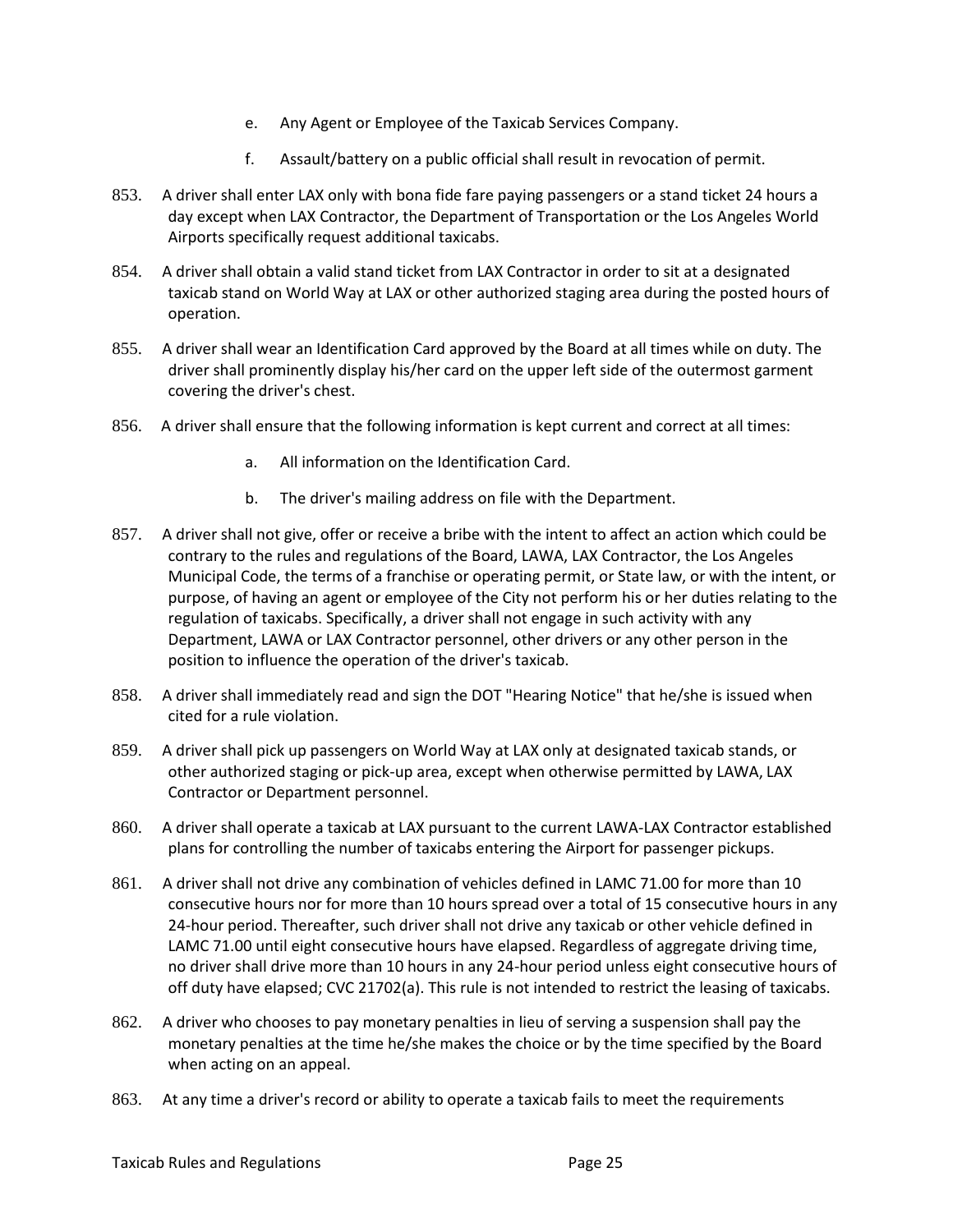contained in sections 600 and 700, the driver's permit shall be revoked by the Department, subject to appeal to the Board provided the permittee submits a written request for a hearing within 10 days of the revocation.

- 864. Each driver who is cited for a violation under a Taxicab Rule herein which stipulates "IOS" Immediate Out Of Service - shall immediately turn over his/her Driver Permit and Identification Card to the citing Investigator/officer.
- 865. A driver after receiving a hearing notice for a Taxicab Rule violation shall appear at the time and place for the hearing as indicated on the hearing notice. The driver shall also appear at all subsequent hearings relating to the original hearing notice as required by the Department.
- 866. A driver when serving suspension time in accordance with these Taxicab Rules shall turn in the Driver Permit and Identification Card to the Department at the time and place so directed by the Department or the Board.
- 867. A driver shall not use a taxicab as his/her personal vehicle at LAWA or any taxi staging area for personal business at any time.
- 868. A driver shall not file false or misleading information or complaints with the Department.
- 869. Each taxicab driver shall log in when he/she begins operation and log out at the end of operation each day.
- 870. A driver shall accept valid Cityride program payment and/or major credit/debit card payment. Credit/debit card authorization and payment information shall be digitally relayed through the taximeter or mobile data device operating in concert with the taximeter. A driver has the right to request identification of payee and to check credit/debit card validity prior to the end of the service trip. A driver may accept payment by gift card at his or her own option and discretion. If a passenger fails to inform the driver in advance of the planned use of a credit/debit card, the driver must still accept any valid credit/debit card payment. Drivers are required to use the Taxi Services Company's credit card processing system or authorized E-Hail App to accept credit card payments. Refusal to accept valid payment, even if a trip is completed, shall be considered as a rule violation.
- 871. A driver shall be logged in to at least one authorized E-Hail Application while providing taxicab service or at a minimum, be logged into a system that allows the LADOT to capture driver and trip information through the Mobility Data Specification (MDS).
- 872. To increase public access to taxicab and passenger transportation services, each Taxicab Driver may, at their own discretion, offer their services directly to the public through the use of business cards, social media or other communication forms to advertise his, her or their availability to offer taxicab service.

### **SECTION 900 - PROCEDURES FOR PROCESSING VIOLATIONS**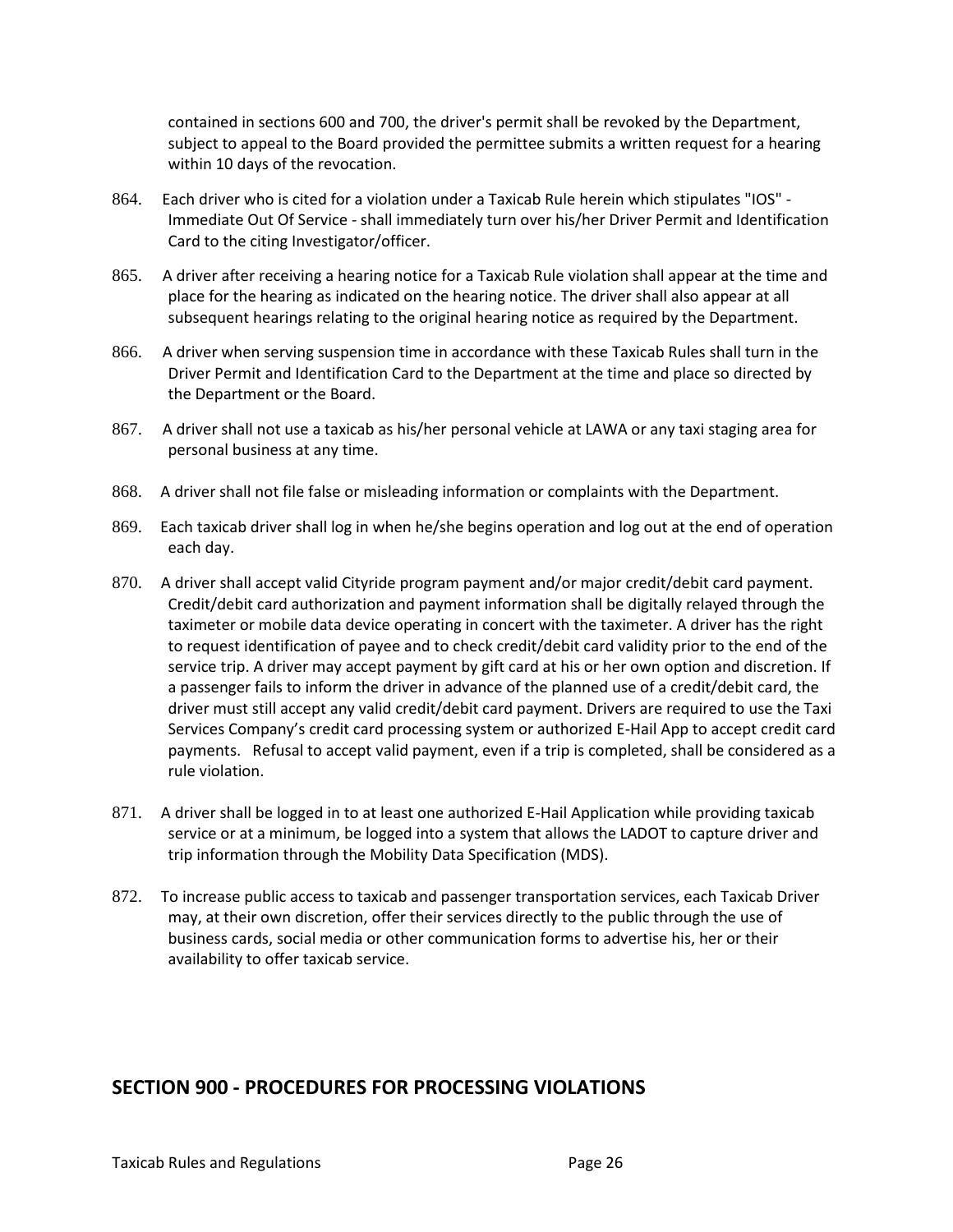- 901. Suspension or Monetary Penalty for Drivers: Any permitted driver who violates any taxicab rule established by the Board or LAWA, or any provision of the LAMC or the LAAC, may have his/her drivers permit suspended or revoked.
- 902. Hearing Notice: For each violation, or a series of violations cited at the same time, the driver or the Taxicab Services Company shall be issued a hearing notice. When a hearing notice is issued to a driver or a Taxicab Services Company, the Department shall mail, fax, e-mail or deliver a copy of the hearing notice to the taxicab operator prior to the close of the next City business day. The hearing notice shall indicate the date, time and location of a scheduled hearing to be conducted by a Department representative. It shall include a brief description of the alleged violation(s) and the rule(s) claimed to have been violated. The hearing date shall be at least seven and not more than 14 calendar days after the date the hearing notice is issued. The form of the hearing notice shall be determined by the Department.
- 903. Department Hearing for Driver Violation: The Department hearing may be conducted by an Investigator, Senior Investigator, authorized Hearing Examiner, or department designee at all hearings before the Department, the driver may be represented by an attorney or company representative. Driver must submit, to the Department, written, dated and signed notification approving the representation no less than 24 hours prior to the hearing date. The driver shall submit his/her permit and ID card to the person conducting the hearing at the time the hearing is conducted. The Department shall review the violation with the taxicab driver, inform the driver of the corrections needed, and take into consideration the driver's entire record in arriving at a decision. Failure of the driver to respond to a notice to appear for a hearing is a waiver of

the right to a hearing and action may be taken without the driver being present. If after the hearings it is determined by the Department that cause for suspension exists, the Department shall assess the proper penalty as indicated in the Penalty Schedule.

- 904. Hearings for Driver Violation Taxicab Services Company Representative: The vehicle permittee or representative of the Taxicab Services Company may be present at all hearings for driver violations, but shall be present if so instructed by the Department.
- 905. Appeal of Department Assessed Penalties Driver and Taxicab Services Company Violations: A driver or Taxicab Services Company may appeal the decision of the Department by filing with the Department an Appeal Request Form within ten working days of the Department hearing. Such Appeal Form shall present the basis for protesting the decision of the Department.
- 906. Appeal Hearing by Authorized Hearing Examiner: Upon submittal of the appeal request and a determination that the matter will be presented to the Board, the Department shall schedule an appeal hearing within 30 calendar days of receipt of all necessary supporting documentation and give the appellant adequate notice of the hearing, the proposed action, the reasons therefore, a copy of the charges upon which the action is based; and the appellant shall have the right to respond, either orally or in writing. The appeal hearing may be conducted by a Hearing Examiner appointed by the Board in accordance with Section 19.24 of the Los Angeles Administrative Code. The Hearing Examiner shall prepare a written report of the hearing with findings, recommendations, and if applicable, the appropriate penalty according to the Penalty Schedule.

The Department shall schedule the Hearing Examiner's Report for a hearing by the Board. The Board may act on the report without further testimony.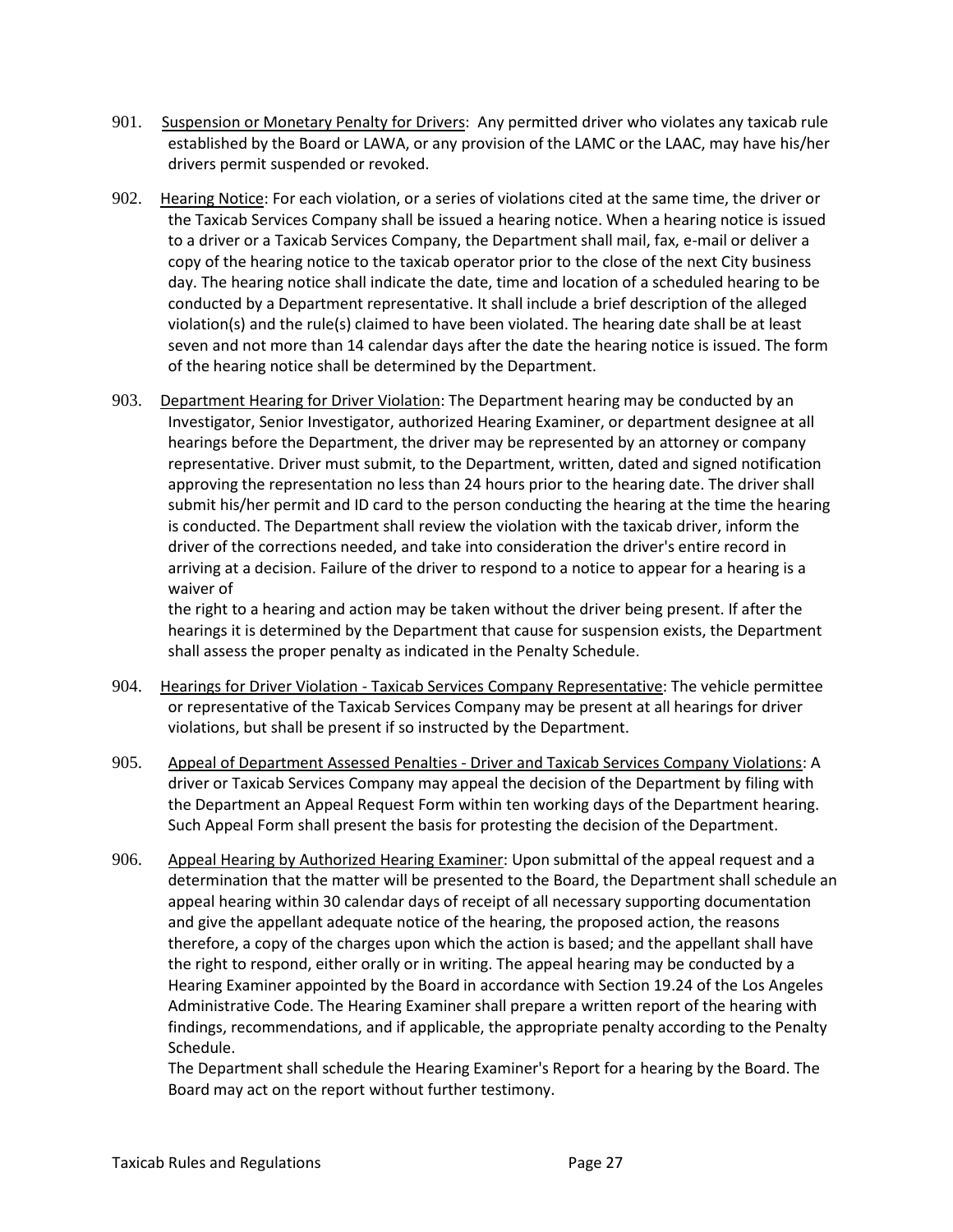Alternatively, the Department may waive the appeal hearing before a Hearing Examiner and conduct the appeal hearing before a quorum of the Board. The driver or taxicab operator may be represented by an attorney at all hearings. Failure of the appellant to respond to a notice to appear for a hearing is a waiver of the right to a hearing and action may be taken without the appellant being present. The Board, after public hearing, may suspend all or a portion of the penalty specified in these rules for any driver violation based upon testimony and findings made at the public hearing. All penalties assessed by the Board shall be applied by the Department to the appropriate record(s) effective the date of the Board's decision.

- 907. Department Hearing for Taxicab Services Company Violation: The Department hearing may be conducted by an Investigator or Senior Investigator, hearing officer or department representative. At all hearings before the Department, the Taxicab Services Company may be represented by an attorney. All hearings before the Department, the driver may be represented by an attorney or company representative. Driver must submit, to the Department, written, dated and signed notification approving the representation no less than 24 hours prior to the hearing date. The driver shall submit his/her permit and ID card to the person conducting the hearing at the time the hearing is conducted. At the hearing the Department shall review the violation or operational deficiencies with the Taxicab Services Company; inform the company of the corrections needed and review the penalty schedule for failing to comply with the specific rule. Failure of the taxicab operator to respond to a notice to appear for a hearing is a waiver of the right to a hearing and action may be taken without the taxicab operator being present. If after the hearing it is determined by the Department that cause for assessment exists, the Department shall then assess the proper penalty as indicated in the Penalty Schedule. The taxicab operator may appeal the Department's decision pursuant to Rules 906 and 909.
- 908. Violation Occurrence Driver and Taxicab Services Company: A violation occurrence shall be every day during any portion of which the violation is committed. Each day that such a violation continues shall be considered a new and separate occurrence of the violation.
- 909. Appeal of Taxicab Services Company Suspension to the Board: A Taxicab Services Company may appeal the Department's assessment of a suspension by submitting a letter to the Board within 14 calendar days after receipt of the Department's suspension assessment notice listing the reasons why the assessment should not be made. The Board, after public hearing, may suspend all or a portion of the assessment based upon testimony and findings made at the public hearing.
- 910. Deadline Payment of Monetary Penalties by Drivers: Monetary penalties which are provided for shall be paid and collected pursuant to Government Code 6157 and Civil Code, Chapter 522, Section 1719. Monetary penalties assessed to a driver as part of the driver violation shall be paid to the Department within three working days of the hearing date when the penalties are assessed or within the time specified by the Board when acting on an appeal. Late payment of monetary penalties is subject to Progressive Penalty Schedule for driver violation payments.
- 911. Deadline Payment of Monetary Penalties by Taxicab Services Company: Monetary penalties which are provided for shall be paid and collected pursuant to Government Code 6157 and Civil Code, Chapter 522, Section 1719. Monetary penalties assessed to a Taxicab Services Company shall be invoiced to the company by the Department on a monthly basis along with a listing of all violations assessed during the billing month including information regarding date of violation occurrence, hearing notice and rule identification, and date of assessment. Payment shall be paid to the Department within 30 days after the end of the month in which assessment has accrued. If the billing invoice is provided to the taxicab operator by fax or mail later than the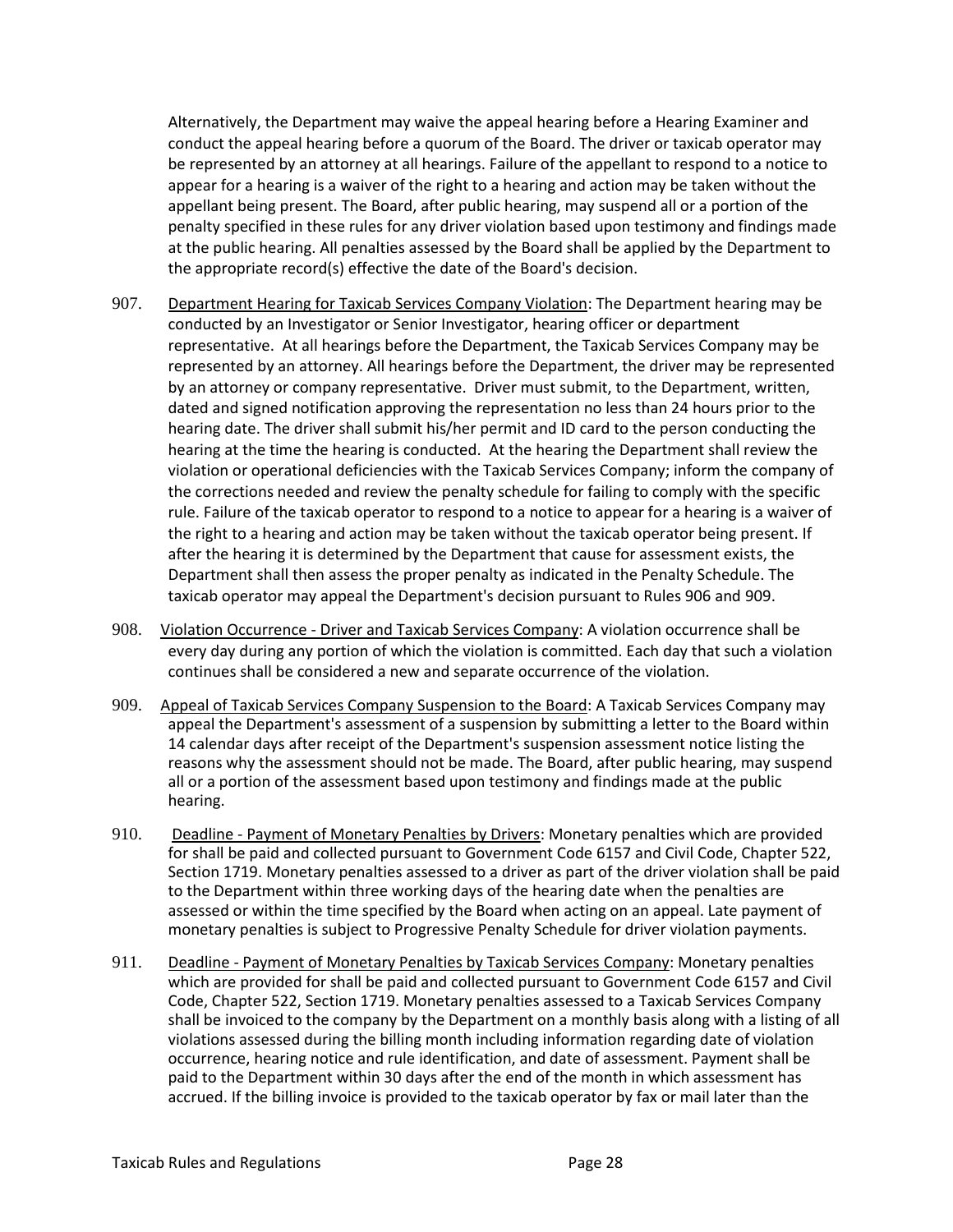15th of the month following the month that assessment has accrued, payment due date shall extend to 30 days after the end of the next month as indicated on the invoice. The payment is delinquent if not paid on or before the due date. Late payment of monetary penalties is subject to a penalty and interest charges. A penalty of 10% of the amount of the payment shall be assessed on any payment which has become delinquent. Failure to pay any delinquent payment on or before the last day of the fourth month following the date on which the payment first became delinquent will result in the assessment of a second penalty of 10% of the amount of the payment in addition to the amount of the payment and the 10% penalty first imposed. In addition to the penalties imposed, failure to pay any payment will result in the assessment of interest charges at the rate of 1-1/2% per month, or fraction thereof, on the amount of the payment, exclusive of penalties, from the date on which the payment first became delinquent until it is paid. (LAMC Section 71.02.2)

## **SECTION 1000 - PENALTY SCHEDULE**

Every company, driver, manager, and/or owner of a Taxicab Services Company (or any operator of an independent taxicab service) who does not comply fully with any of the Boards rules, and Chapter VII, Section 71.00 of the Los Angeles Municipal Code shall be guilty of a violation and the Department shall assess the penalty(s) as applicable.

A violation occurrence or incident may have multiple violations and each violation will be reviewed and assessed independently. Any three occurrences or incidents of violations classified as moderate or major, or combination of violations or occurrences of violations classified as moderate or major, or any violation involving public safety within a 12-month period may result in the Department's recommendation to the Board of Taxicab Commissioners (BOARD) to suspend some or all of a permitted taxicab fleet, modify the number of permitted vehicles or revoke all or some existing permits. The BOARD, at its discretion, may impose a probationary period of not less than one year, or more, during which no new applications for vehicles will be accepted. Any verified illegal transportation activities shall be considered when any new application is filed. Further, depending on the severity of the violation(s), the Board may revoke a portion of or all existing permits or slots after the first or second violation.

The record of such action of the Department or Board is separate and apart from the requirement of the driver, manager, owner to pay the penalty or complete any suspension period assessed. All violations, penalties and suspensions, along with Department actions shall be kept on record and may be considered when the company or driver submits future permit applications.

Severity of the violation shall be assigned to each rule. Penalties shall be assessed as indicated below.

#### **TAXICAB SERVICES COMPANIES:**

PENALTIES: Violations are progressive. Violations shall be assessed on a progressive scale for violations that occur within 12 months from the original violation date. Some violations may be correctable, and if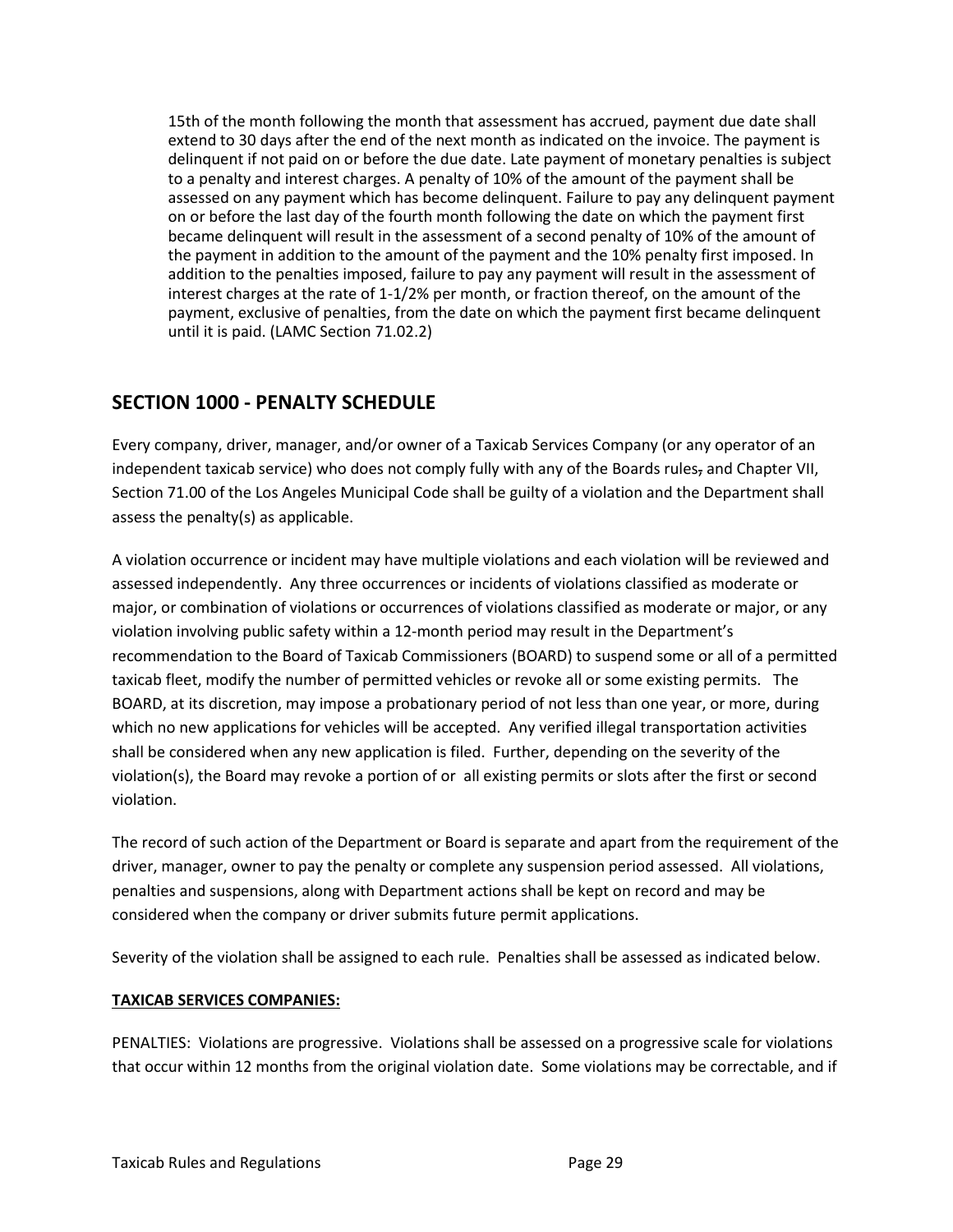timely corrected may not result in a penalty, however, if not corrected in a timely manner, a penalty shall be assessed.

**MINOR VIOLATIONS** shall be assessed a monetary fine as listed below.

**MODERATE VIOLATIONS** shall be assessed a monetary fine as listed below. A third violation shall result in automatic suspension of 15 days.

**MAJOR VIOLATIONS** shall be assessed a monetary fine as listed below A third violation shall result in automatic suspension of not less than 30 days or if the violation involves public safety, possible revocation.

#### **SAFETY VIOLATIONS**

For the severest occurrences/incidents involving public safety Department staff may do any or all of the following: plus:

- 1. Immediate revocation of the slot, driver or all or part of the company
- 2. Send to the Board with a request for a permanent ban where no further requests for requests for permits will be accepted from the company involved in the incidents

#### **TAXICAB SERVICES COMPANY VIOLATIONS**

| <b>Violation Level</b> | <b>First violation</b> | <b>Second violation</b>  | Third violation or more  |
|------------------------|------------------------|--------------------------|--------------------------|
| Minor                  | \$100 per incident     | \$200 per incident       | \$300 per incident       |
| Moderate               | \$200 per incident     | \$300 per incident       | \$500 per incident $1$   |
| Major                  | \$500 per incident     | \$1,000 per incident $1$ | \$2,500 per incident $2$ |

<sup>1</sup>Plus suspension of the taxicab for 15 days

<sup>2</sup> Plus revocation of the involved slot or company for severe violations above and beyond Major

CLASSIFICATION OF VIOLATIONS (examples only - Table is not meant to be fully inclusive)

| <b>Minor Violations</b> | <b>Moderate Violations</b> | <b>Major Violations</b> |
|-------------------------|----------------------------|-------------------------|
|-------------------------|----------------------------|-------------------------|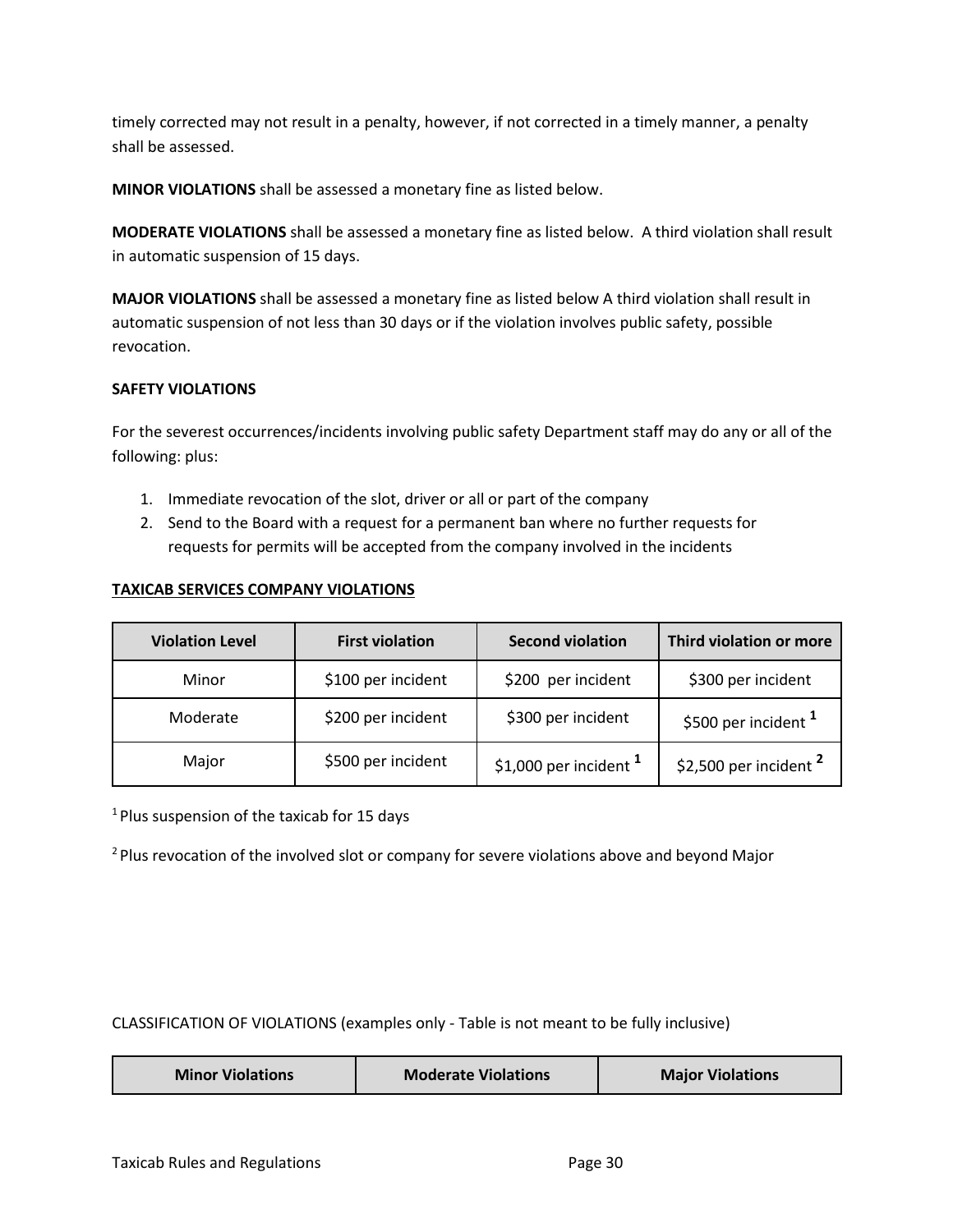| <b>Dirty Vehicles</b> | Active engine light or other<br>warning lights | <b>Bald Tires</b>                                             |
|-----------------------|------------------------------------------------|---------------------------------------------------------------|
| Minor body damage     | Loose hanging wires                            | Operating a taxicab with the<br>camera deactivated or         |
| Dirty interior        |                                                | otherwise inoperable camera                                   |
|                       | Having a meter capable of e-                   |                                                               |
| Torn upholstery       | mailing, texting or printing a<br>receipt      | Broken seat belts or seat belts<br>that have been repaired or |
| Loose door handles    |                                                | modified by other than a<br>certified repair facility         |
|                       |                                                | Faulty or tampered meter                                      |
|                       |                                                | Abandoned passengers                                          |

#### **DRIVER VIOLATIONS -- MONETARY PENALTIES**

PENALTIES: Violations are progressive. Violations shall be assessed on a progressive scale for violations that occur within 12 months from the original violation date

**MINOR VIOLATIONS:** An accrual of 12 or more minor violations within a calendar year will result in the suspension and/or revocation of the driver's authorization to drive any permitted vehicle for any company within the City of Los Angeles.

**MODERATE VIOLATIONS:** An accrual of 8 or more moderate violations within a calendar year will result in the suspension and/or revocation of the driver's authorization to drive any permitted vehicle for any company within the City of Los Angeles.

**MAJOR VIOLATIONS:** An accrual of 5 or more minor violations within a calendar year will result in the suspension and/or revocation of the driver's authorization to drive any permitted vehicle for any company within the City of Los Angeles.

**SAFETY VIOLATIONS** shall be assessed at triple the monetary penalty listed for Major Violations. Two such violations within a calendar year shall result in the suspension or revocation of the driver's authorization to drive any permitted vehicle for any company within the City of Los Angeles. Safety violations that endanger the health and well-being of the passenger(s) whether or not the act causes any harm shall result in the immediate revocation of the driver's permit. Such revocation may be permanent.